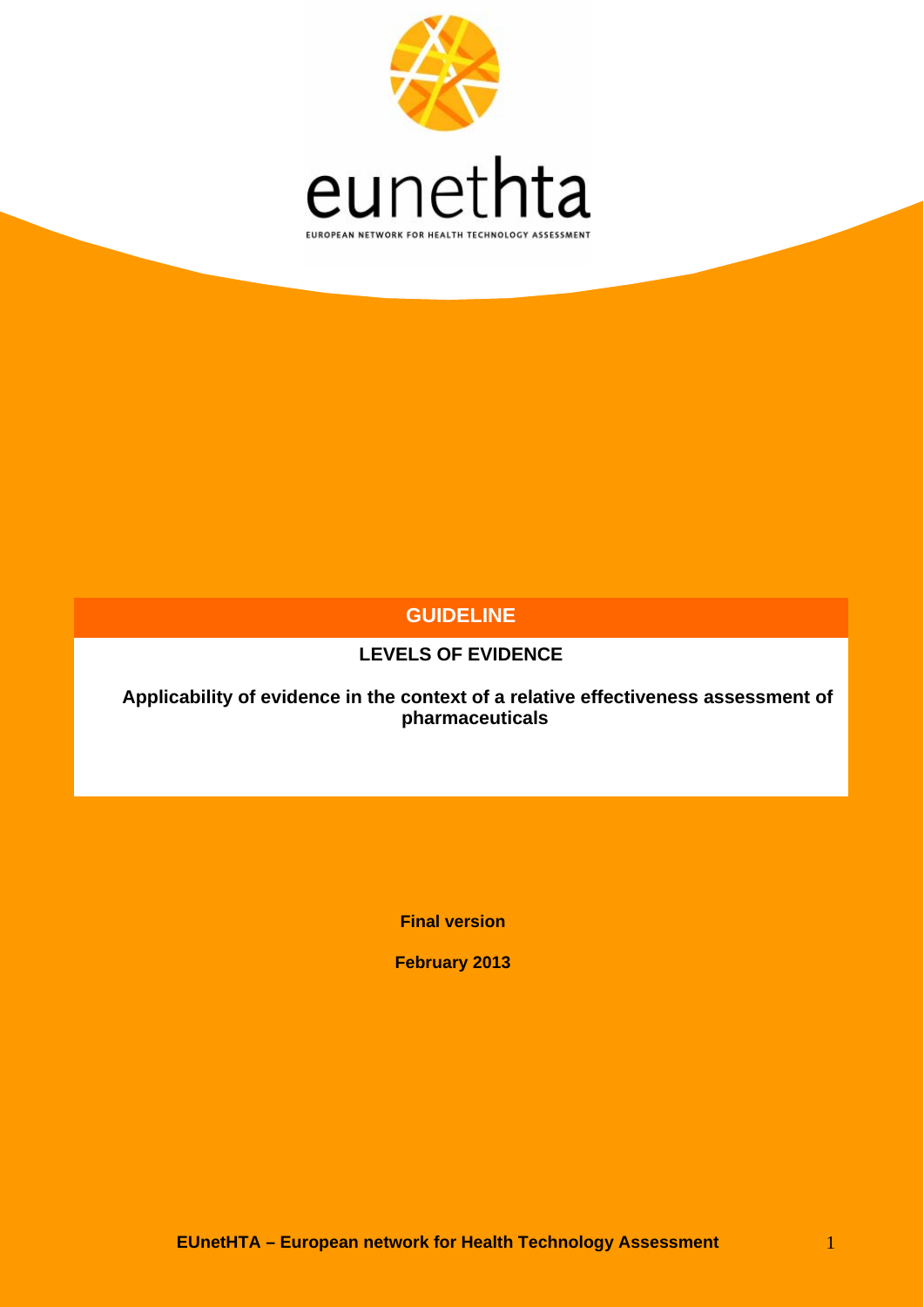The primary objective of EUnetHTA JA1 WP5 methodology guidelines is to focus on methodological challenges that are encountered by HTA assessors while performing a rapid relative effectiveness assessment of pharmaceuticals.

The guideline "Levels of evidence: applicability of evidence in the context of a relative effectiveness assessment of pharmaceuticals" has been elaborated by experts from CVZ, reviewed and validated by HAS and by all members of WP5 of the EUnetHTA network; the whole process was coordinated by HAS. As such the guideline represents a consolidated view of non-binding recommendations of EUnetHTA network members and in no case an official opinion of the participating institutions or individuals.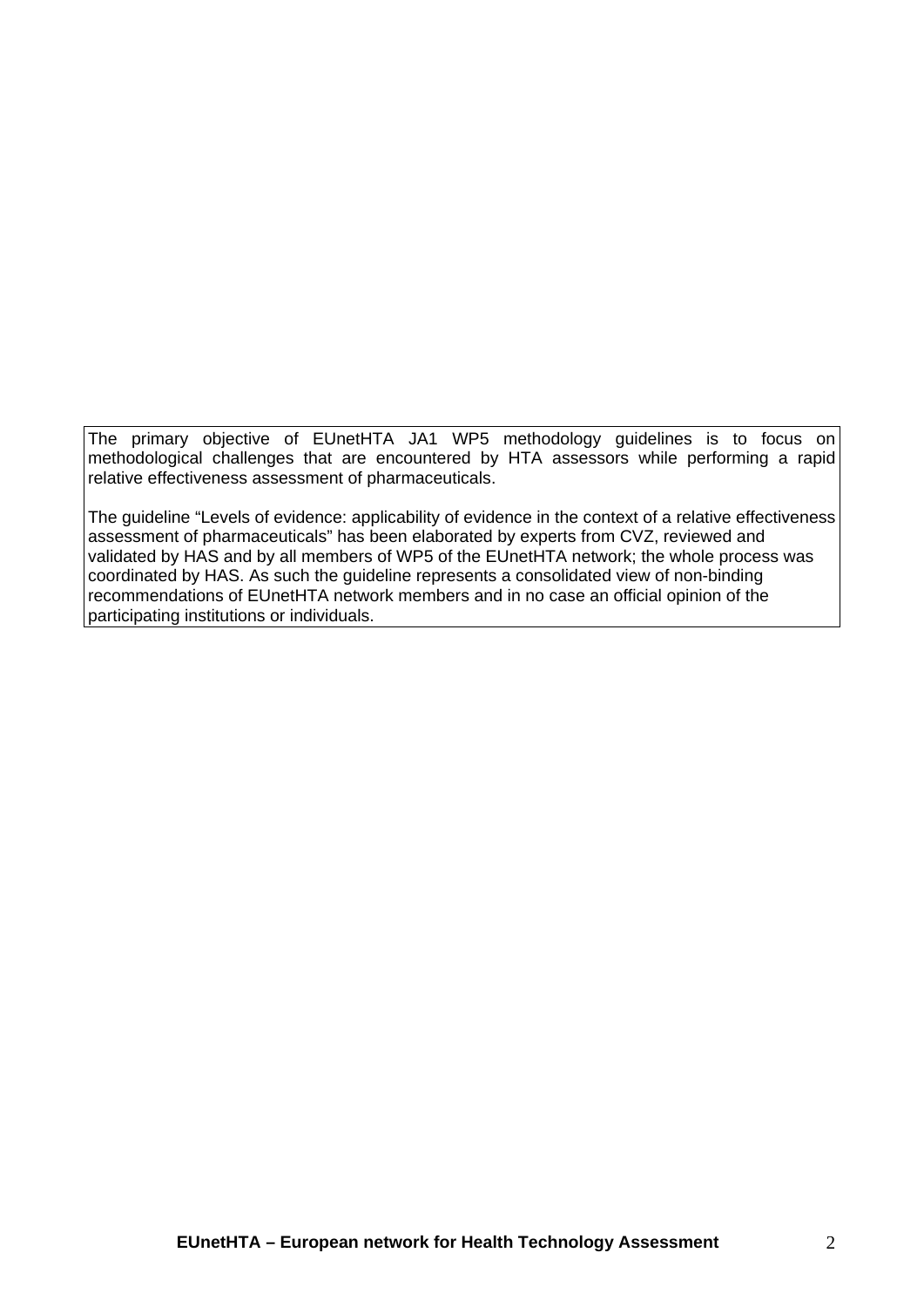# **Table of contents**

| Annexe 1. Characteristics of individual studies that may affect external     |  |
|------------------------------------------------------------------------------|--|
|                                                                              |  |
|                                                                              |  |
|                                                                              |  |
|                                                                              |  |
|                                                                              |  |
|                                                                              |  |
| Annexe 4. Overview of lists with criteria to determine the applicability  31 |  |
| Annexe 5. Questions developed by PHARMAC to address the applicability        |  |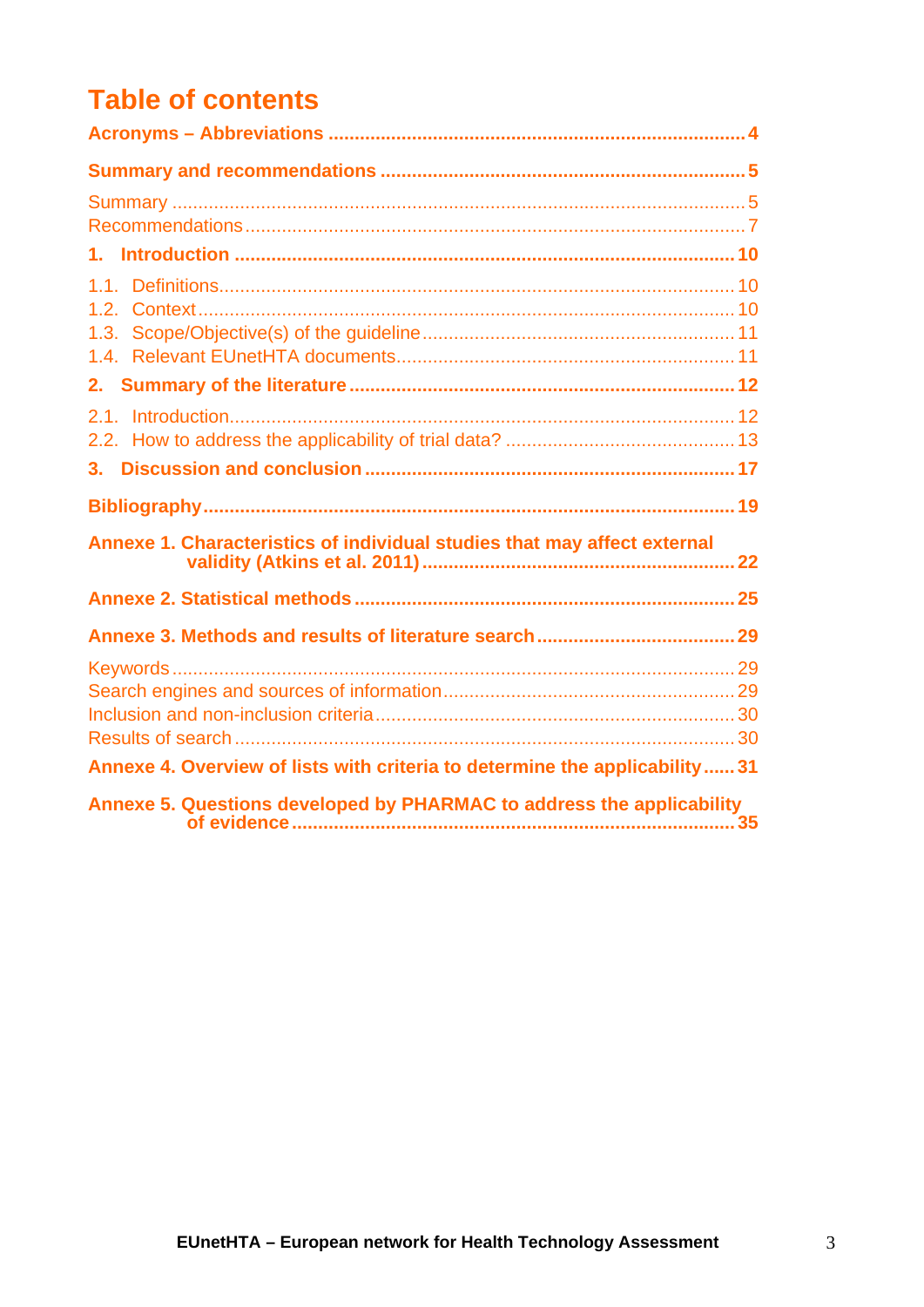# <span id="page-3-0"></span>**Acronyms – Abbreviations**

AHRQ - Agency for Healthcare Research and Quality AHTAPol - Agency for Health Technology Assessment in Poland CADTH - Canadian Agency for Drugs and Technologies in Health DACEHTA - Danish Centre for Health Technology Assessment HIQA - Health Information & Quality Authority (Ireland) HTA - health technology assessment IQWIG - Institute for Quality and Efficiency in Health Care (Germany) INAHTA - International Network of Agencies for Health Technology Assessment NICE - National Institute for Health and Clinical Excellence (United Kingdom) PBAC - Pharmaceutical Benefits Advisory Committee (Australia) PHARMAC - The New Zealand Pharmaceutical Management Agency PICOS - patient intervention comparison outcome setting RCT - randomised controlled trial TLV - Dental and Pharmaceutical Benefits Agency (Sweden)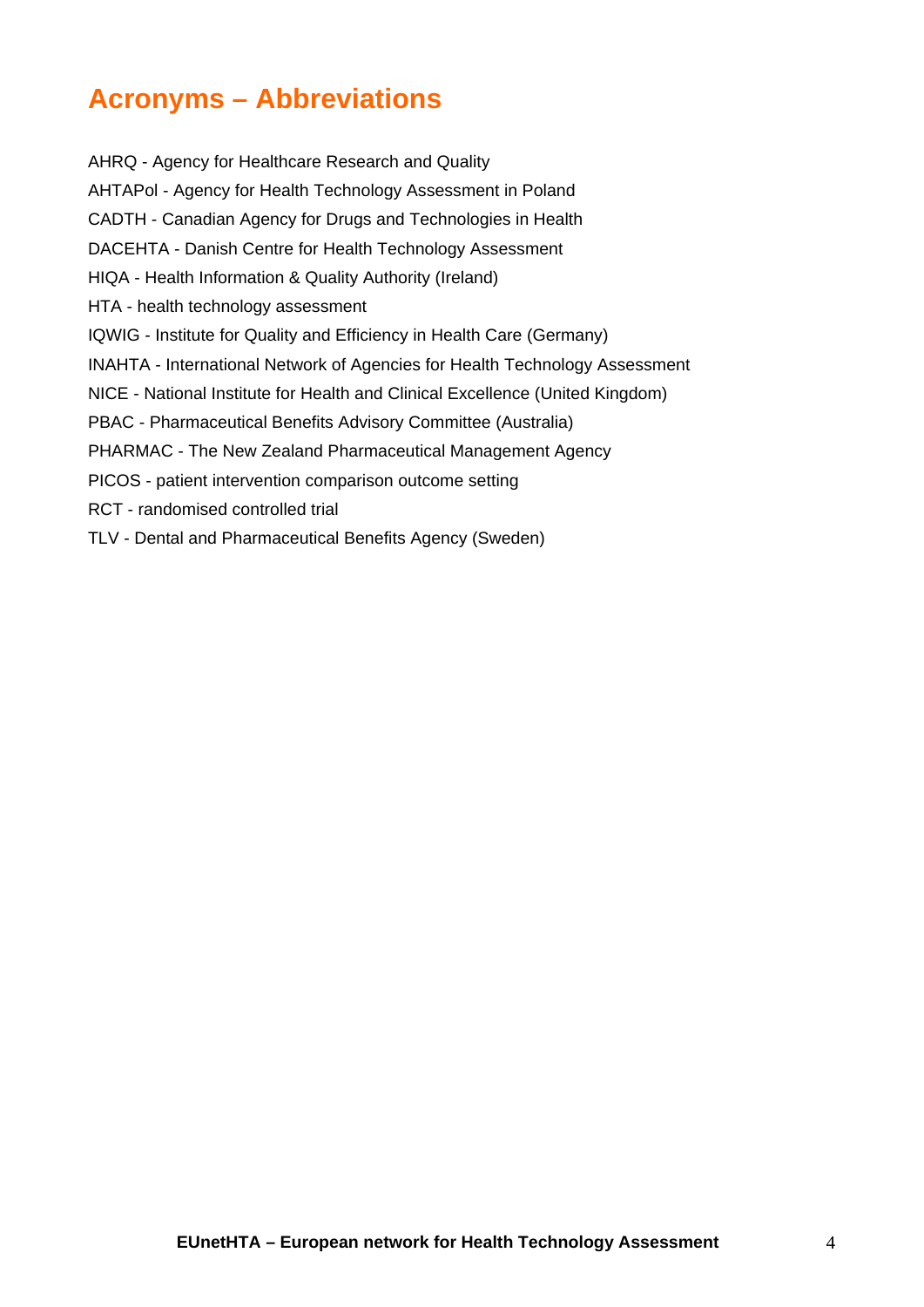# <span id="page-4-0"></span>**Summary and recommendations**

## <span id="page-4-1"></span>*Summary*

Applicability, also known as external validity/ generalisability/ or transposability, is the extent to which the effects observed in clinical studies are likely to reflect the expected results when a specific intervention is applied to the population of interest. In case of a relative effectiveness assessment (REA), the population of interest refers to the patient population that is being assessed as part of the REA. Internal validity is the extent to which the design, conduct, analysis and reporting of a randomised controlled trial (RCT) eliminate the possibility of bias. Bias is defined as the systematic distortion of the estimated intervention effect away from the "truth". 'Internal validity' is discussed in more detail in the EUnetHTA guideline on internal validity. The aim of this guideline on applicability is to assess whether there is a relevant effect modification when a specific intervention is applied to the population of interest.

To assess the relative effectiveness of interventions, trials with a pragmatic approach which have more 'noise of practice', are more suitable than trials with an explanatory approach that are conducted within a strict trials setting. No trial is completely pragmatic or explanatory, rather every trial can be positioned somewhere between the extremes and has its pragmatic and explanatory elements. In practice, especially at the time of a rapid assessment, trials with a pragmatic approach may not be available. In this instance it is even more important to consider the applicability of the data that are available. A useful instrument to test the applicability is through statistical modelling with, for example, meta-analysis. However, even this type of evidence may not be commonly available, especially in case of a rapid assessment. Moreover, time and resources to do such analysis as part of the assessment may be scarce.

Regardless of the availability of trials with a pragmatic approach or meta-analysis that address applicability, the assessor of a relative effectiveness assessment should always indicate the likeliness that the available evidence is applicable to the decision problems. In order to address the applicability in an assessment report a 4-step process is recommended, after carefully defining the target population. This process was developed by Atkins et al. (2011) and it is based on Patient, Intervention, Comparator, Outcome, Setting (PICOS):

Step 1. Determine the most important factors that may affect applicability (the table in Annexe 1 can be helpful);

Step 2. Systematically abstract and report key characteristics that may affect applicability in evidence tables (highlight studies with a pragmatic approach and data on size of effect modification);

Step 3. Make and report judgements about major limitations to applicability of individual studies;

Step 4. Consider and summarize the applicability of a body of evidence (use format of table 3 in section 2.2.2).

Due to the limited timeframe of a Rapid assessment (e.g. 90 days) the 4-steps process may be considered too labour intensive. However, a summary table of the applicability of the evidence based on the PICOS framework should at least be presented in each relative effectiveness assessment in order to envisage potential applicability problems.

In conclusion, to assess applicability of clinical data for the population of interest, this guideline recommends usage of data from trials with a pragmatic approach. If available, statistical analysis that addresses effect modification of results to a specific/general patient population/setting should be included in the assessment. In addition, to address the applicability of the evidence in each relative effectiveness assessment systematically and in a transparent manner a summary table of the applicability of the evidence based on the PICOS framework should always be presented. Preferably this should be based on the 4-step process that is proposed by Atkins et al. (2011). Evaluating the applicability of the evidence can not be based on a pre-defined formula. Depending on the topic interpretation of the applicability may vary. Finally, it should always be considered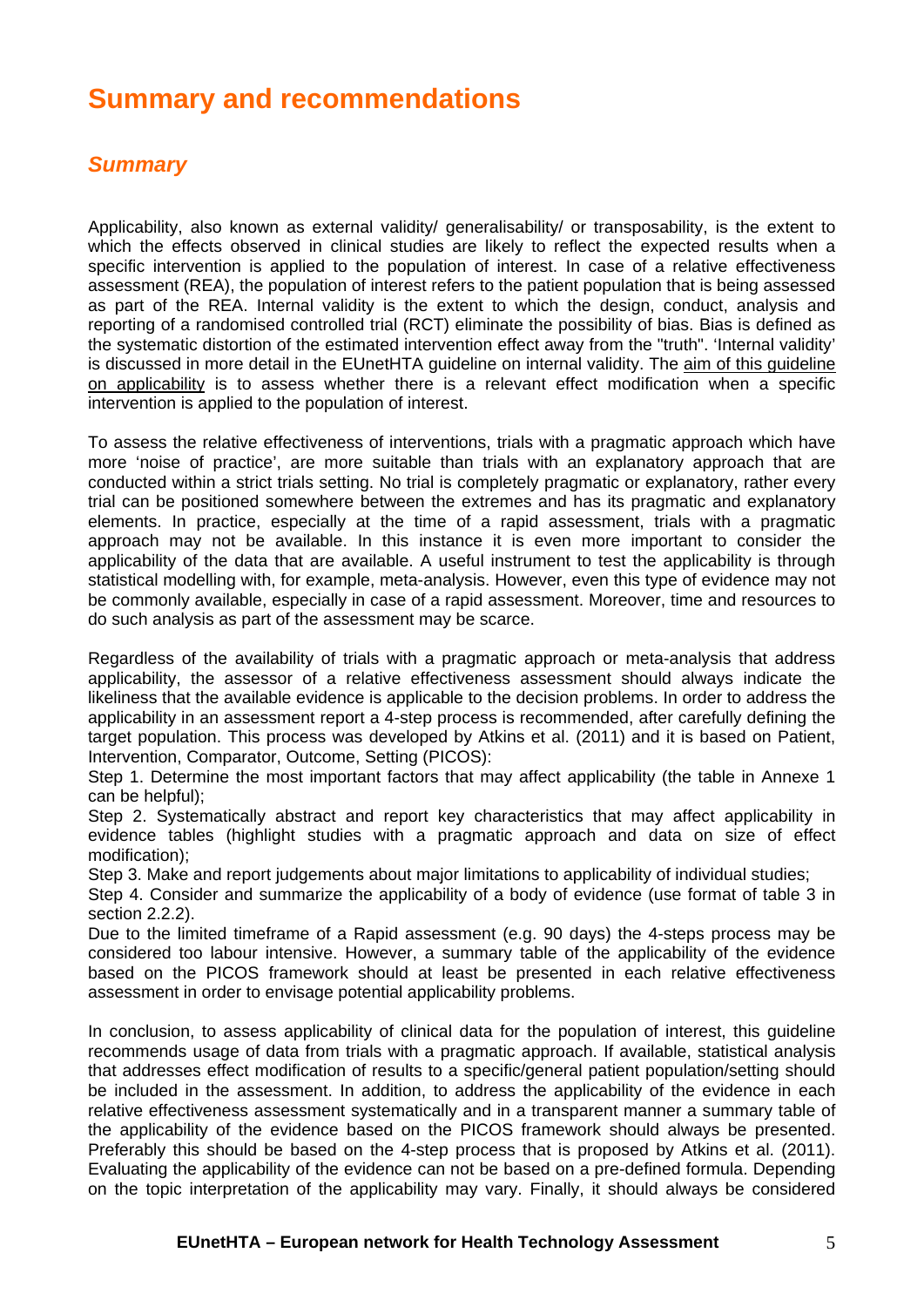whether the relevant elements of applicability are context dependent, and as such should be considered in a local context, or can be addressed in general.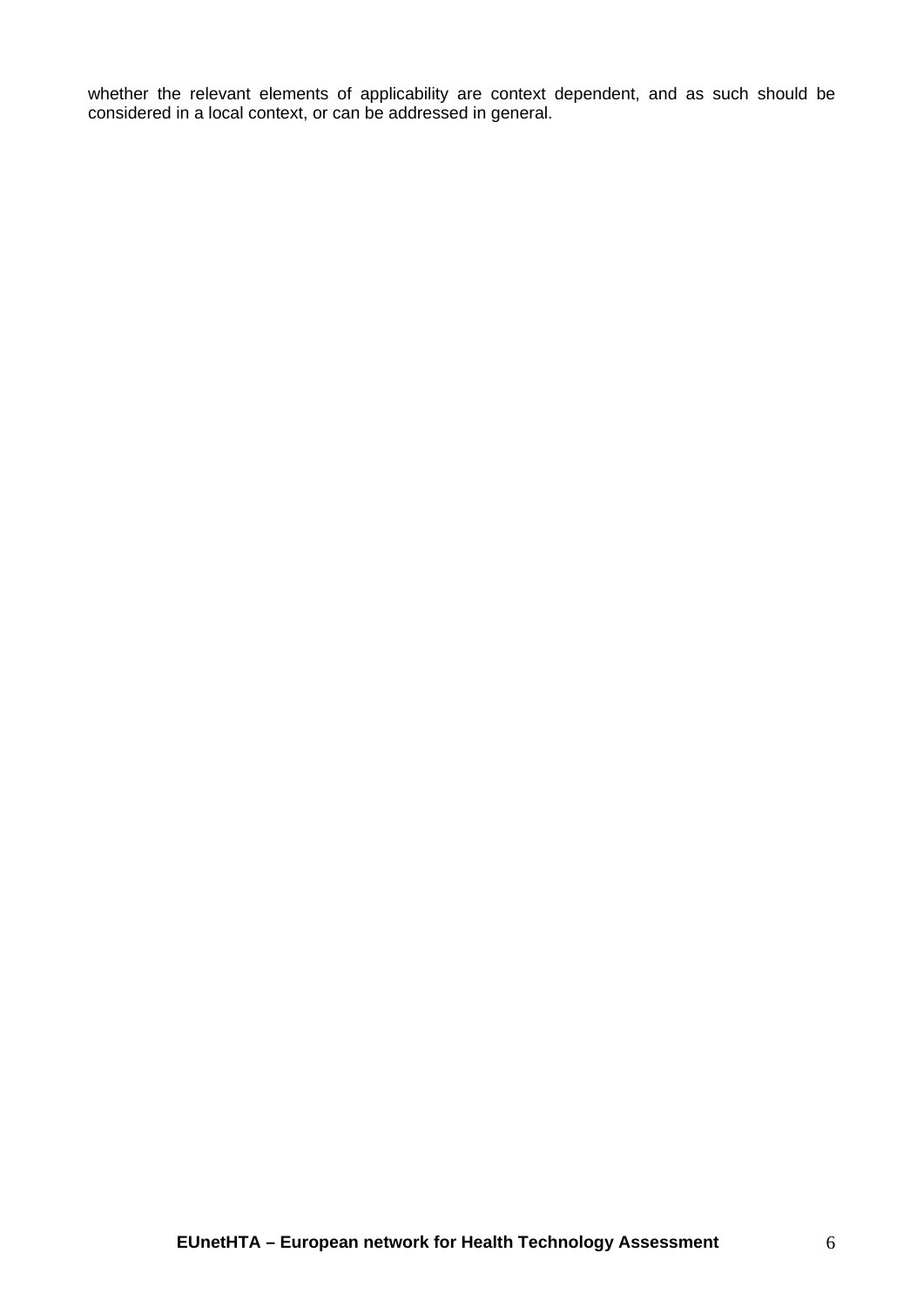## <span id="page-6-0"></span>*Recommendations*

### **Recommendation 1**

Applicability is defined as the extent to which the effects observed in clinical studies are likely to reflect the expected results when a specific intervention is applied to the population of interest. Applicability should be considered in each assessment of relative effectiveness of pharmaceuticals. The aim of assessing applicability is to consider whether a relevant effect modification is likely in the population of interest as compared to the results in the clinical studies.

(section 2.1)

### **Recommendation 2**

Prior to assessing the applicability, causality between treatment and outcome should be established (internal validity is a pre-requisite of applicability).

(section 2.1)

### **Recommendation 3**

To assess the relative effectiveness of interventions, trials with a pragmatic approach are more suitable than trials with an explanatory approach as the results are more likely to occur in clinical practice. If available, data from trials with a pragmatic approach should always be included in the assessment (if the trial has been performed in the population of interest).

(section 2.1)

### **Recommendation 4**

If available, analysis that addresses effect modification of results to a specific/general patient population/setting (e.g. effect model, meta-analysis) should be included in the assessment.

(section 2.2.1)

#### **Recommendation 5**

Assessors should describe differences between available evidence and the ideal evidence to address the question being asked. They should offer a qualitative judgement about the importance and potential effect of those differences.

a) First, the authors should carefully identify and describe the target population

b) It should be noted that the size of the effect modifications (the numerical value of the effect) can only be addressed by statistical methods.

c) The most applicable evidence may differ when considering benefits or harms since these often depend on distinct physiological processes. Therefore applicability should be judged separately for different outcomes.

d) To address the applicability in a report the 4-step process developed by Atkins et al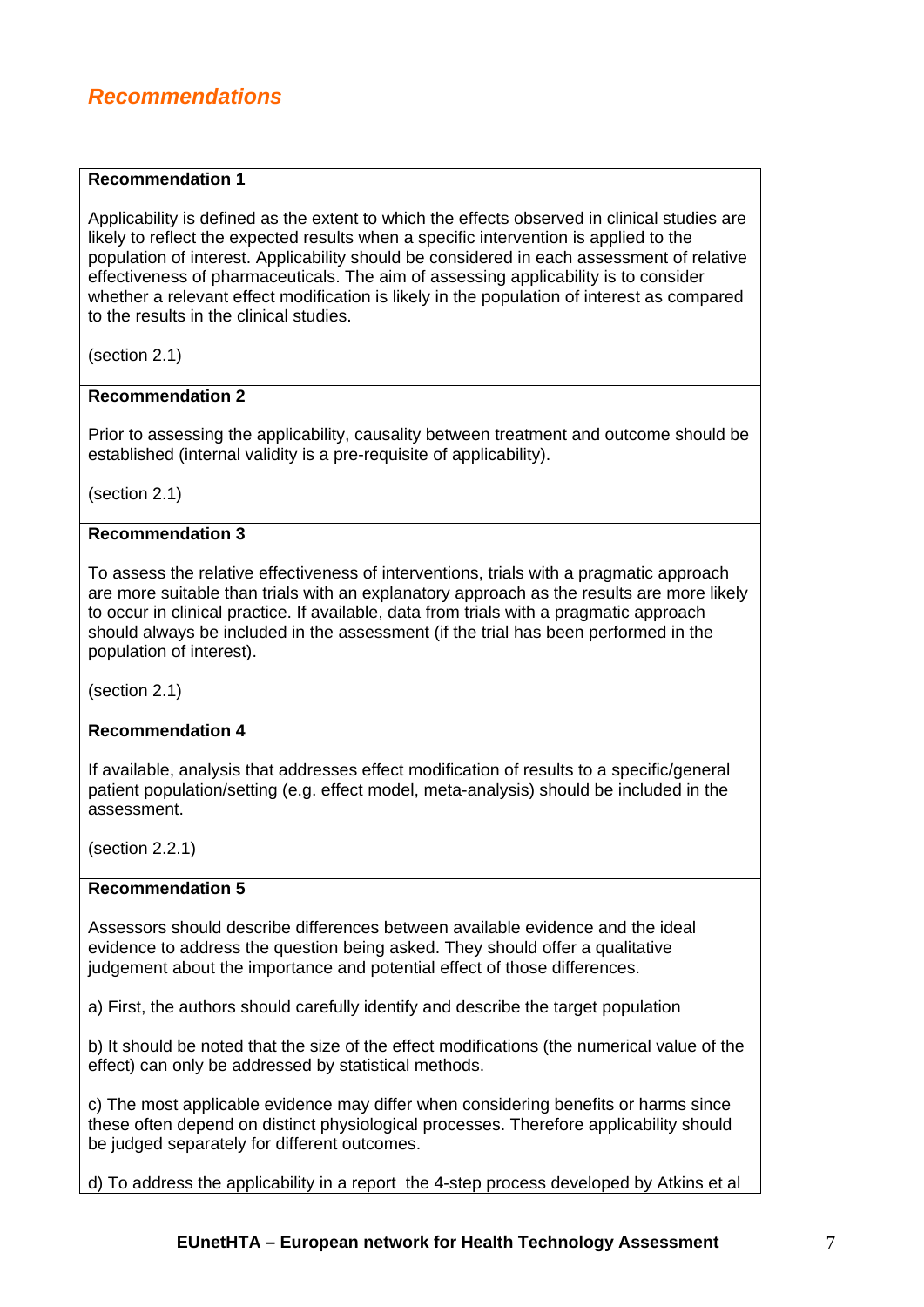(2011) is recommended:

- **Step 1.** Determine the most important factors that may affect applicability (the table in Annexe 1 can be helpful)
- **Step 2.** Systematically abstract and report key characteristics that may affect applicability in evidence tables (highlight studies with a pragmatic approach and data on effect size of effect modification).
- **Step 3.** Make and report judgements about major limitations to applicability of individual studies.
- **Step 4.** Consider and summarize the applicability of a body of evidence (use format of table below)

For details we refer to the guideline by [Atkins et al](http://www.effectivehealthcare.ahrq.gov/ehc/products/272/603/Methods%20Guide--Atkins--01-03-2011KM.pdf) (2011)

e) For a rapid assessment (limited timeframe) the 4-step process described above may not be feasible. In any case, it is recommended to at least fill in the summary table which will help envisage potential applicability issues.

f) The following aspects are important to include in the description:

- o It is likely that not all data are available to complete the table. In case of missing data this should be described as well.
- o The section on outcomes should include a comment regarding which effect measure is less likely to be subject to effect modification (e.g. which effect measure is more/less likely to be different in the population of interest in a particular setting than in the available trials).
- o It should always be considered and addressed whether a specific element that is relevant for the applicability can be assessed in general or whether this should be done in the local (national) context.

(section 2.2.2)

## **Recommendation 6**

It should be noted that evaluating the applicability of the evidence is not a pre-defined formula. Depending on the topic interpretation of the applicability may vary. For example, for a rare disease other considerations and requirements may be relevant compared to a non-rare disease. Regardless of the topic it is very relevant that *the considerations are transparently reported in the assessment report*.

### **Table 1. Elements to be included in a summary table characterising the applicability of a body of studies**

| <b>Domain</b> | Description of applicability of evidence                                                                                                                                                                                                                                                                                          |
|---------------|-----------------------------------------------------------------------------------------------------------------------------------------------------------------------------------------------------------------------------------------------------------------------------------------------------------------------------------|
| Population    | [Describe general characteristics of enrolled populations, how this might<br>differ from target population, and effects on baseline risk for benefits or<br>harms. Where possible, describe the proportion with characteristics<br>potentially affecting applicability (e.g. % over age 65) rather than the range<br>or average.] |
| Intervention  | [Describe general characteristics and range of interventions and how they<br>compare to those in routine use and how this might affect benefits or<br>harms from the intervention.]                                                                                                                                               |
| Comparators   | [Describe comparators used. Describe whether they reflect best alternative<br>treatment and how this may influence treatment effect size.]                                                                                                                                                                                        |
| Outcomes      | [Describe what outcomes are most frequently reported and over what time<br>period. Describe whether the measured outcomes and timing reflect the                                                                                                                                                                                  |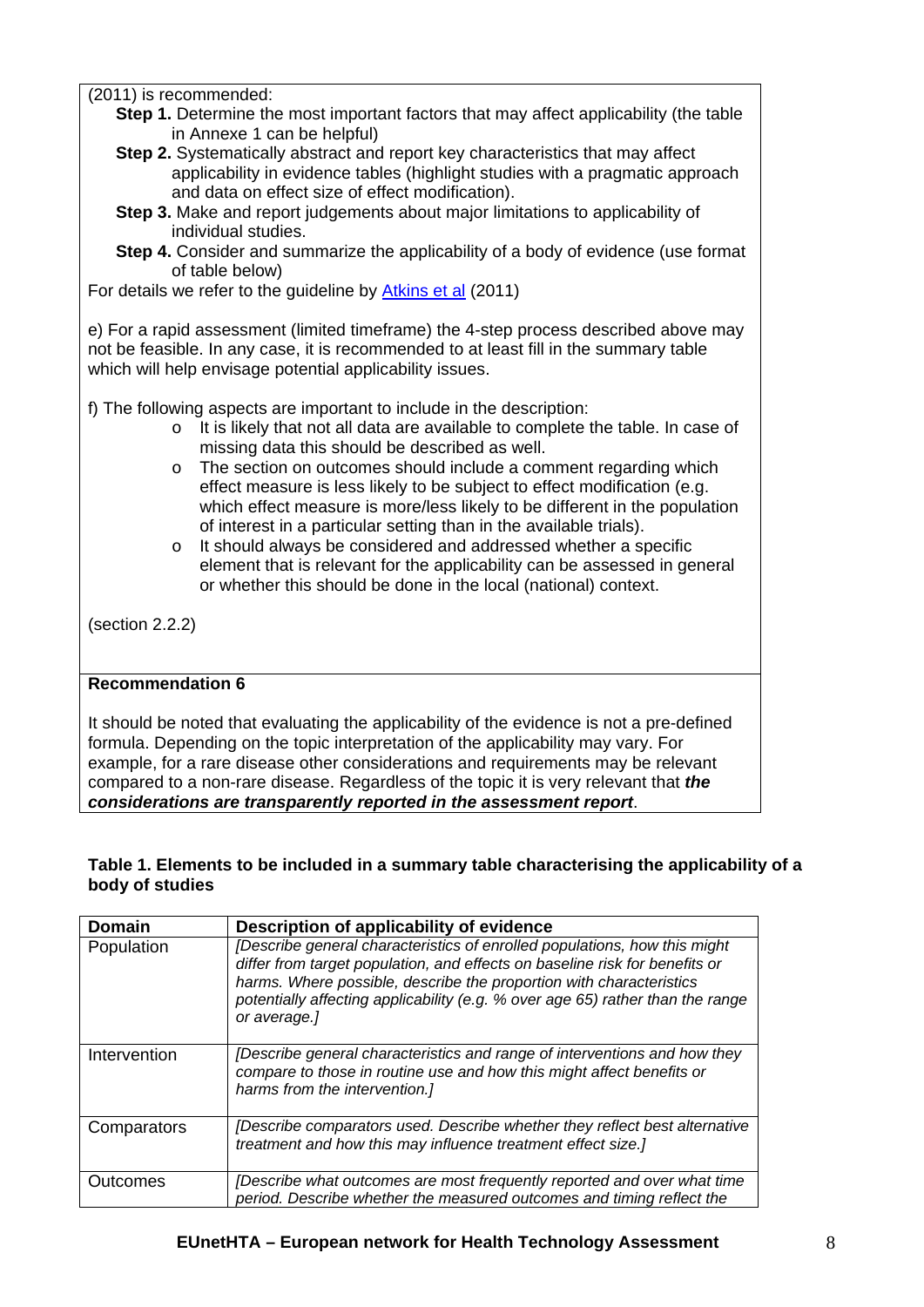|         | most important clinical benefits and harms.]                                                                                                                                                                                      |
|---------|-----------------------------------------------------------------------------------------------------------------------------------------------------------------------------------------------------------------------------------|
| Setting | [Describe geographic and clinical setting of studies. Describe whether or<br>not they reflect the settings in which the intervention will be typically used<br>and how this may influence the assessment of intervention effect.] |

Source: [Atkins et al. 2011](http://www.effectivehealthcare.ahrq.gov/ehc/products/272/603/Methods%20Guide--Atkins--01-03-2011KM.pdf)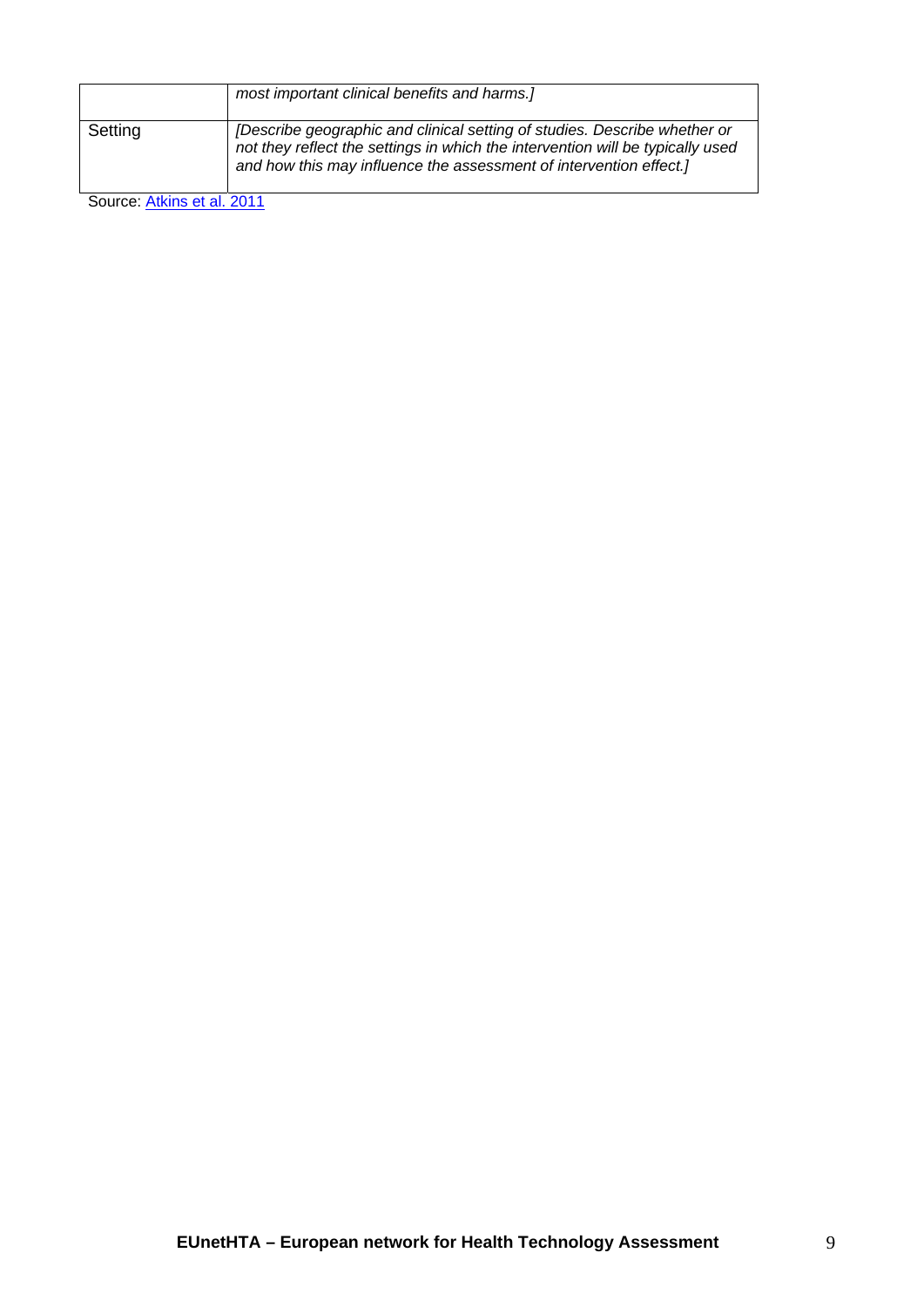# <span id="page-9-0"></span>**1. Introduction**

## <span id="page-9-1"></span>*1.1. Definitions*

- **Applicability:** The extent to which the effects observed in clinical studies are likely to reflect the expected results when a specific intervention is applied to the population of interest. The aim of assessing applicability is to assess whether a relevant effect modification is likely in the population of interest.
- **Relative effectiveness:** can be defined as the extent to which an intervention does more good than harm compared to one or more intervention alternatives for achieving the desired results when provided under the usual circumstances of health care practice (Pharmaceutical Forum 2008).
- **Health technology assessment**: The systematic evaluation of properties, effects, and/or impacts of health care technology. It may address the direct, intended consequences of technologies as well as their indirect, unintended consequences. Its main purpose is to inform technology-related policymaking in health care. Health technology assessment is conducted by interdisciplinary groups using explicit analytical frameworks drawing from a variety of methods (INAHTA).
- (**Single) Rapid assessment of relative effectiveness of pharmaceuticals**: defined as rapid assessment of a new technology at the time of introduction to the market and comparing the new technology to standard of care. This will be referred to hereafter as the *rapid Assessment;*
- **Full assessment of relative effectiveness of pharmaceuticals**: defined as full assessment (non-rapid) of (all) available technolog(y)(ies) for a particular step in a treatment pathway for a specific condition. This will be referred to hereafter as the *full Assessment.*
- **Effect modification:** when characteristics of the patient, intervention, or setting modify the relative effect of the intervention on the main outcome (Atkins et al. 2011)

## <span id="page-9-2"></span>*1.2. Context*

## **Problem statement**

Clinical studies must be internally valid. But to be clinically useful, the result must also be applicable to a definable group of patients in a particular clinical setting for which the health technology assessment (HTA) is required. This is especially relevant for assessing the relative effectiveness of an intervention, which focuses on results when provided under the usual circumstances of health care practice. Assessing whether the results of a clinical trial are also relevant to a definable group of patients in a particular clinical setting is the concept of 'applicability'.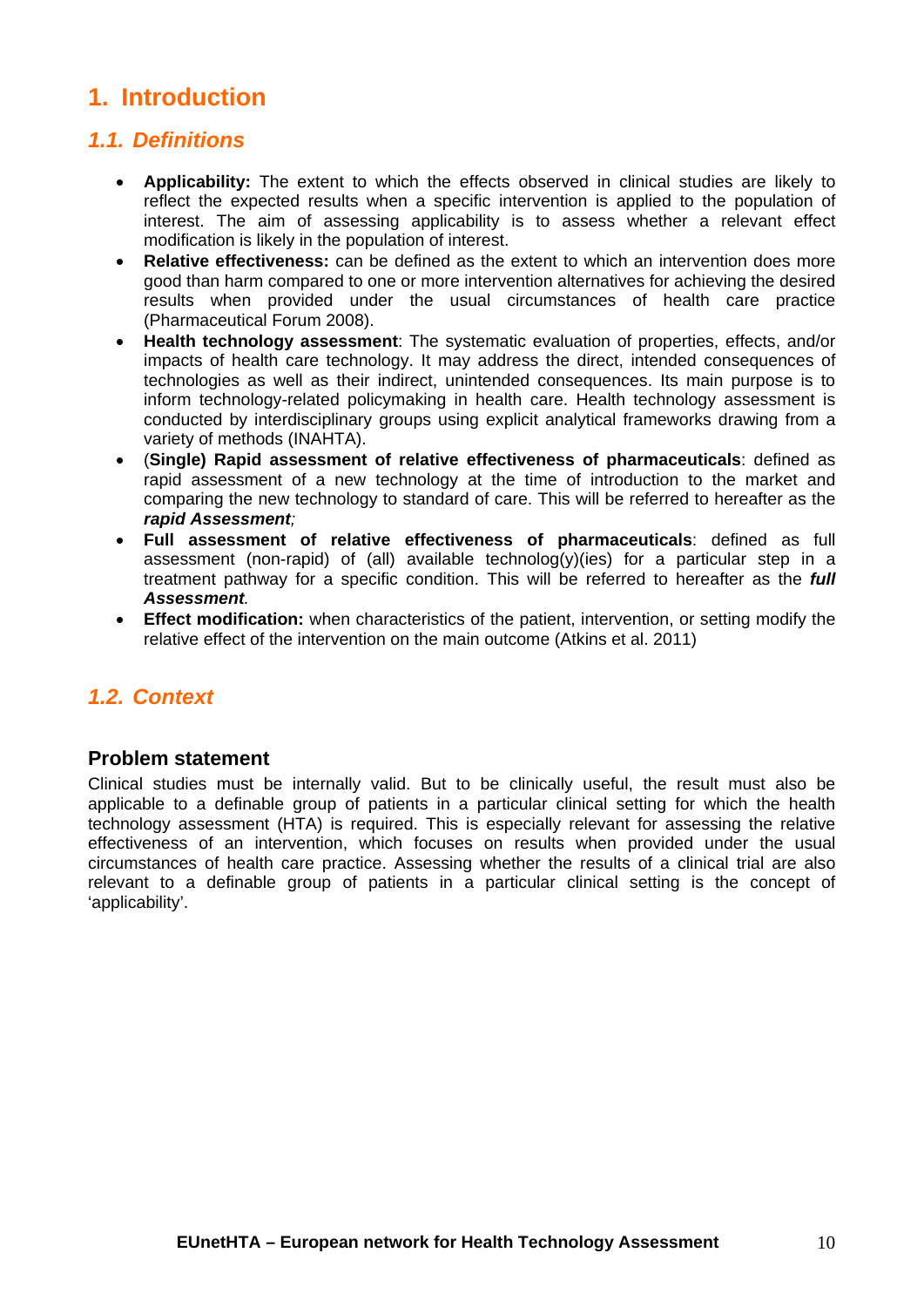## <span id="page-10-0"></span>*1.3. Scope/Objective(s) of the guideline*

This guideline addresses the following question:

How to assess whether there is a relevant modification of the effect of the results in the clinical studies (e.g. a RCT) if the intervention is applied to the population of interest in clinical setting?

The guideline is intended to provide recommendations to the assessor of the relative effectiveness of an intervention in the context of a reimbursement request (a rapid assessment soon after market authorisation). The recommendations in this guidelines are based on a systematic review of literature in combination with expert involvement from national health technology assessment (HTA) agencies.

### **The following is excluded from the scope:**

The current guideline focuses on evidence from controlled trials as this type of evidence is most commonly available soon after market authorisation. Hence, *this guideline does not address evidence from observational studies*.

Whereas the use of modelling techniques is common for pharmacoeconomic analysis, it is not common to use them for relative effectiveness assessments (this resulted from the literature review for this guidelines as well as the WP5 background review). Therefore *modelling techniques to address applicability* are not discussed in this version of the guideline. Interpretation of statistical methods to address effect modification is discussed in Annexe 2.

## <span id="page-10-1"></span>*1.4. Relevant EUnetHTA documents*

This document should be read in conjunction with the following document:

o EUnetHTA guideline on levels of evidence: internal validity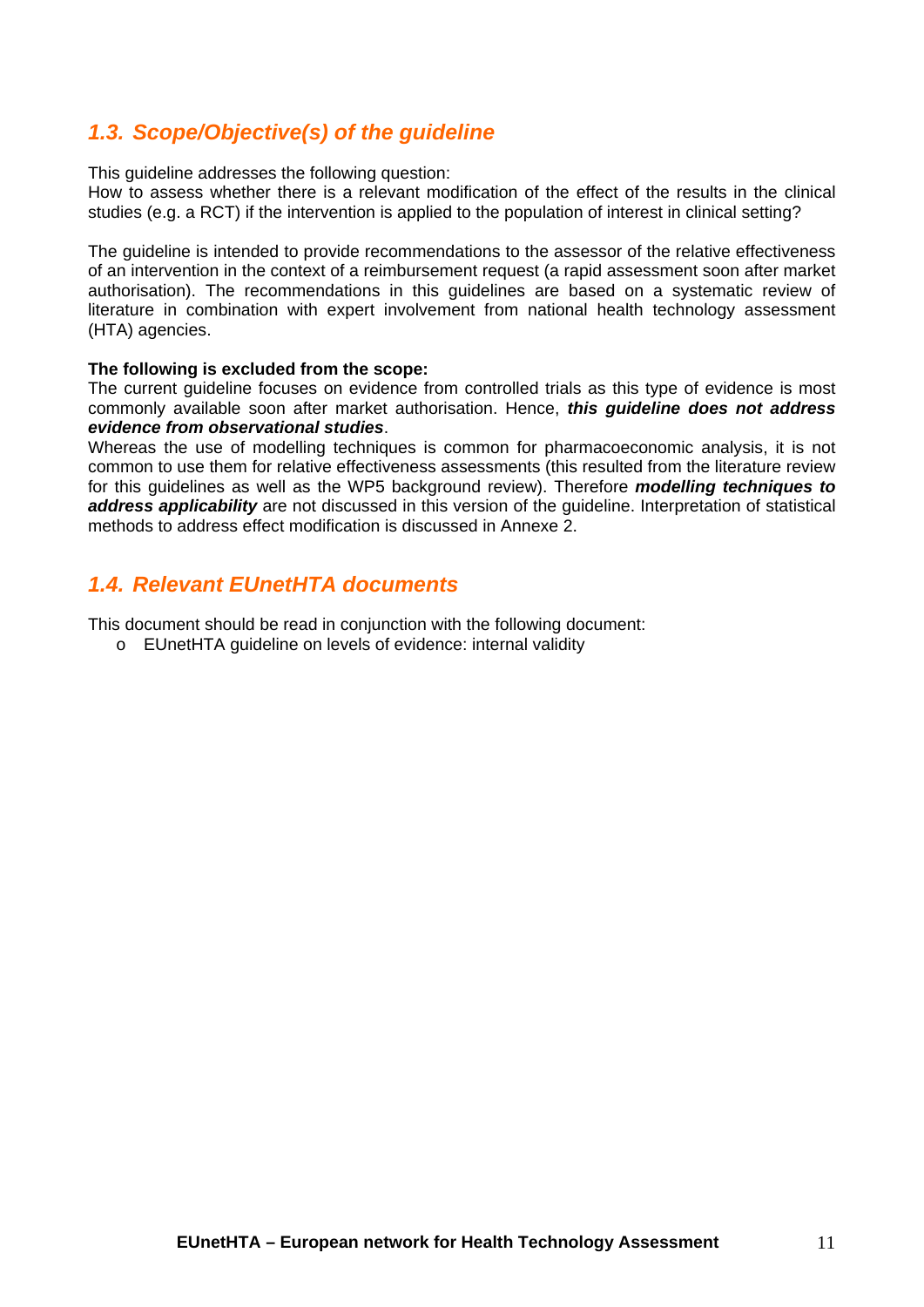# <span id="page-11-0"></span>**2. Summary of the literature**

## <span id="page-11-1"></span>*2.1. Introduction*

## **The concept of applicability**

There is broad consensus that RCTs should be the basis for developing clinical guidelines and for decisions about individual patient management. They should also inform public health policy (Seale et al. 2004). However, their capacity to fulfil these roles will depend on how closely the trial results reflect the results observed in the intended population when provided under the usual circumstances of health care practice. The observation that effectiveness of an intervention varies in different populations or settings is known as heterogeneity of treatment effect. One cause of heterogeneity is true effect modification, defined when characteristics of the patient, intervention, or setting modify the relative effect of the intervention on the main outcome [\(Atkins et al. 2011\)](http://www.effectivehealthcare.ahrq.gov/ehc/products/272/603/Methods%20Guide--Atkins--01-03-2011KM.pdf).

RCTs must be internally valid, i.e. the design and conduct must reduce the possibility of bias (for more details on the concept of internal validity see the EUnetHTA guideline 'Internal validity'). But to be clinically useful, the result must also be relevant to a definable group of patients in a particular clinical setting (i.e., they must be externally valid) (Rothwell et al. 2006).

There is not a single definition of applicability that is widely used/accepted and the terms applicability, external validity, generalisability and transposability are used interchangeably in literature. Various definitions were identified as presented in Box 1.

### **Box 1. Definitions commonly referred to in literature**

The National Institute for Health and Clinical Excellence (NICE) uses the term external validity and has defined it as the degree to which the results of an observation, study or review are likely to hold true in a population or clinical practice setting outside of the study population/setting (NICE, 2008).

 The CONSORT group uses the term external validity and defines it as the extent to which the results of a trial provide a correct basis for generalisations to other circumstances. Also called "generalisability' or "applicability" (CONSORT glossary).

Dekkers et al. (2009) have made a distinction between 'external validity' and 'applicability'. External validity refers to the question whether the study results are valid for patients other than those in the original study population in a treatment setting that is in all respects equal to the treatment setting of the original study. External validity therefore involves patient and disease characteristics. In contrast, applicability is referred to as the question whether study results are valid for patients to whom results are generalisable but who are in a different treatment setting than the original study population. Consequently, applicability involves characteristics of the treatment setting.

The Agency for Healthcare Research and Quality (AHRQ) uses the term applicability, which is defines as the extent to which the effects observed in published studies are likely to reflect the expected results when a specific intervention is applied to the population of interest under "realworld" conditions ([Atkins et al. 2011](http://www.effectivehealthcare.ahrq.gov/ehc/products/272/603/Methods%20Guide--Atkins--01-03-2011KM.pdf)).

The aim of this guideline is to provide guidance on how to assess whether there is a relevant effect modification in the population of interest. Therefore we choose to use the term applicability, which we define as the extent to which the effects observed in clinical studies are likely to reflect the expected results when a specific intervention is applied to the population of interest. In case of a REA, the population of interest refers to the patient population that is being assessed as part of the REA.

### **Explanatory vs pragmatic approach**

For regulatory purposes a distinction is made between exploratory trials and confirmatory trials. The first type of trial aims at, for example, exploring the use for the targeted indication or estimating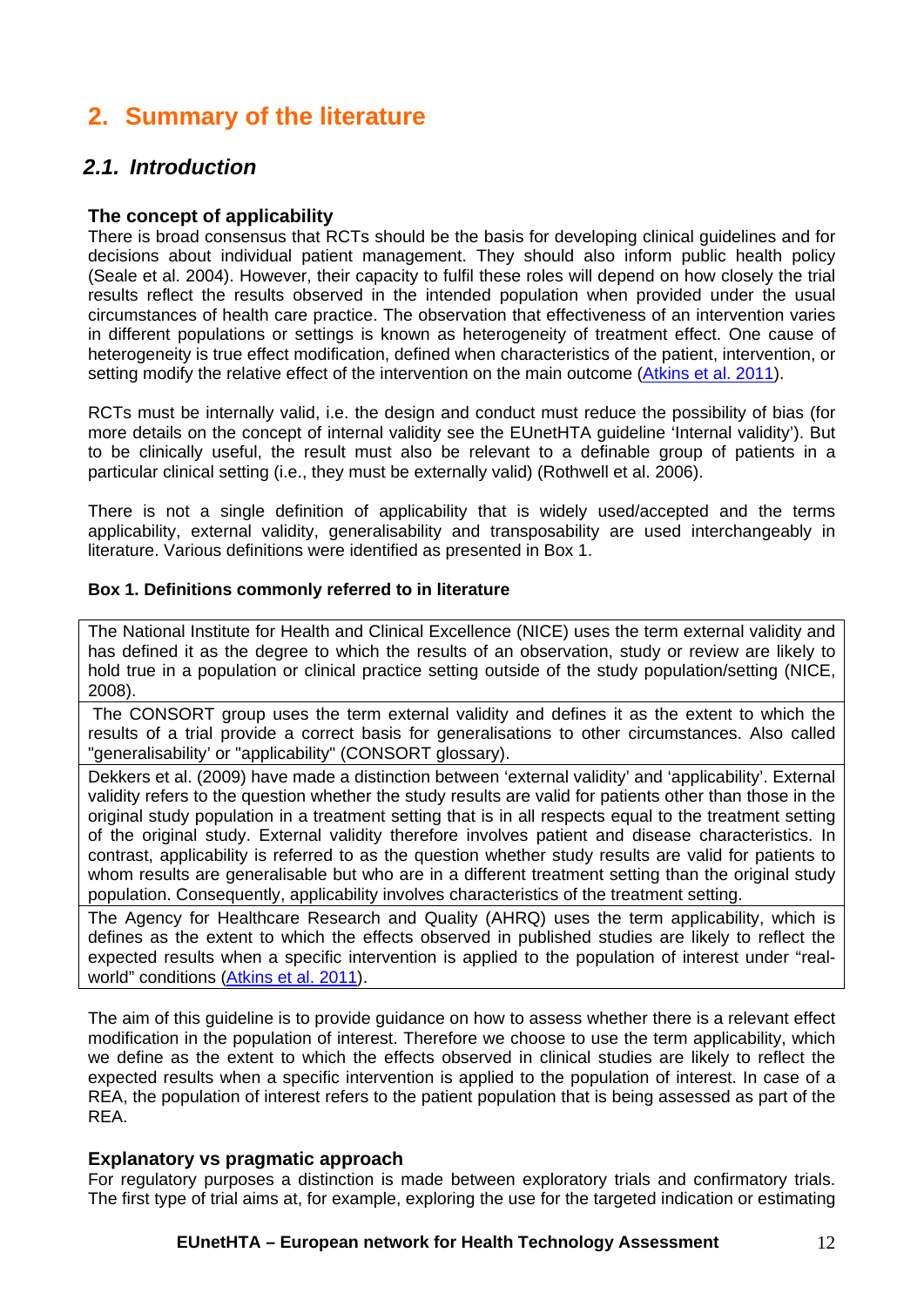the dosage for subsequent studies. The latter aims at, for example, demonstrating/confirming the efficacy or establishing a safety profile (EMA, 1998).

In the context of HTA, researchers commonly refer to explanatory approach vs pragmatic approach which was first introduced by Schwartz et al. in 1967 (Schwartz et al.1967&2009). They proposed a distinction between trials that aim at confirming a physiological hypothesis, precisely specified as a causal relationship between administration of an intervention and some physiological outcome (which they called an '*explanatory'* approach) and trials that aim at informing a clinical, health service or policy decision, where this decision involves the choice between two or more interventions (called a '*pragmatic*' approach). These explanations may be a bit confusing as answers that help users choose between options of care also address questions of causal relationship. It may be rather the 'noise of practice' that differs pragmatic from explanatory and not the general aim of identifying and quantifying causal effects (Windeler 2010). The noise of practice refers to a trial setting that corresponds to usual circumstances of healthcare instead of a strict protocol driven setting that is used in trials of explanatory nature.

It should be noted that the difference between explanatory and pragmatic approach is a continuum rather than a dichotomy between trials (Treweek et al. 2009). There is no such thing as a pragmatic trial or an explanatory trial, rather every trial can be positioned somewhere between the extremes and has its pragmatic and explanatory elements (Windeler 2010). For example, in a trial with an otherwise explanatory approach, there may be some aspect of the intervention that is beyond the investigator's control. Similarly, the act of conducting an otherwise pragmatic approach may impose some control resulting in the setting being atypical. For example, the very act of collecting data required for a trial that would not otherwise be collected in usual practice could be a sufficient trigger to modify participant behaviour in unanticipated ways (Thorpe et al. 2009).

For relative effectiveness assessments, trials with a pragmatic attitude can be of great value as the results may be more applicable to the population of interest in clinical setting. However, these trials may be affected by the local clinical practices resulting in limited transferability and generalisability to other (local) settings. In addition, there should be a balance between making eligibility criteria pragmatic and broad which rely heavily on the clinical judgement of investigators, and making them very detailed to avoid any ambiguity as internal validity is a prerequisite for the applicability (Flather et al. 2006, Dekkers et al. 2009). Study results that deviate from the true effect due to systematic error (e.g. are not internally valid) lack basis for applicability (Dekkers et al. 2009).

## <span id="page-12-0"></span>*2.2. How to address the applicability of trial data?*

Methods to address the applicability are not well developed yet, although there is an increasing interest. The following sections summarise currently available methods that can be used to address the applicability in the context of a relative effectiveness assessment of pharmaceuticals. In section 2.2.1 we will discuss how to interpret data that try to quantify the applicability (statistical methods) such as effect model and meta-analysis. In section 2.2.2 tools will be discussed that can help to explore the applicability of data in a qualitative manner, and how this can be presented in an assessment report.

One should always keep in mind that as applicability depends on a target population, the first step in the assessment of the applicability is to define this target population (Romijn et al 2010).

## **2.2.1. Statistical methods**

Effect modification may ideally be estimated through statistical modelling. Here the influence of one or more features of a trial, such as the selection of participants, is investigated using statistical techniques to see how sensitive the trial result is to the feature or features being varied (Treweek et al. 2009). However, these are mostly limited to assessment of one aspect of applicability. It is unlikely that within the timeframe of an HTA (especially a rapid assessment) assessors will have the opportunity to do these types of analysis/modelling. Annexe 2 focuses on how assessors can interpret analysis/models that are already published.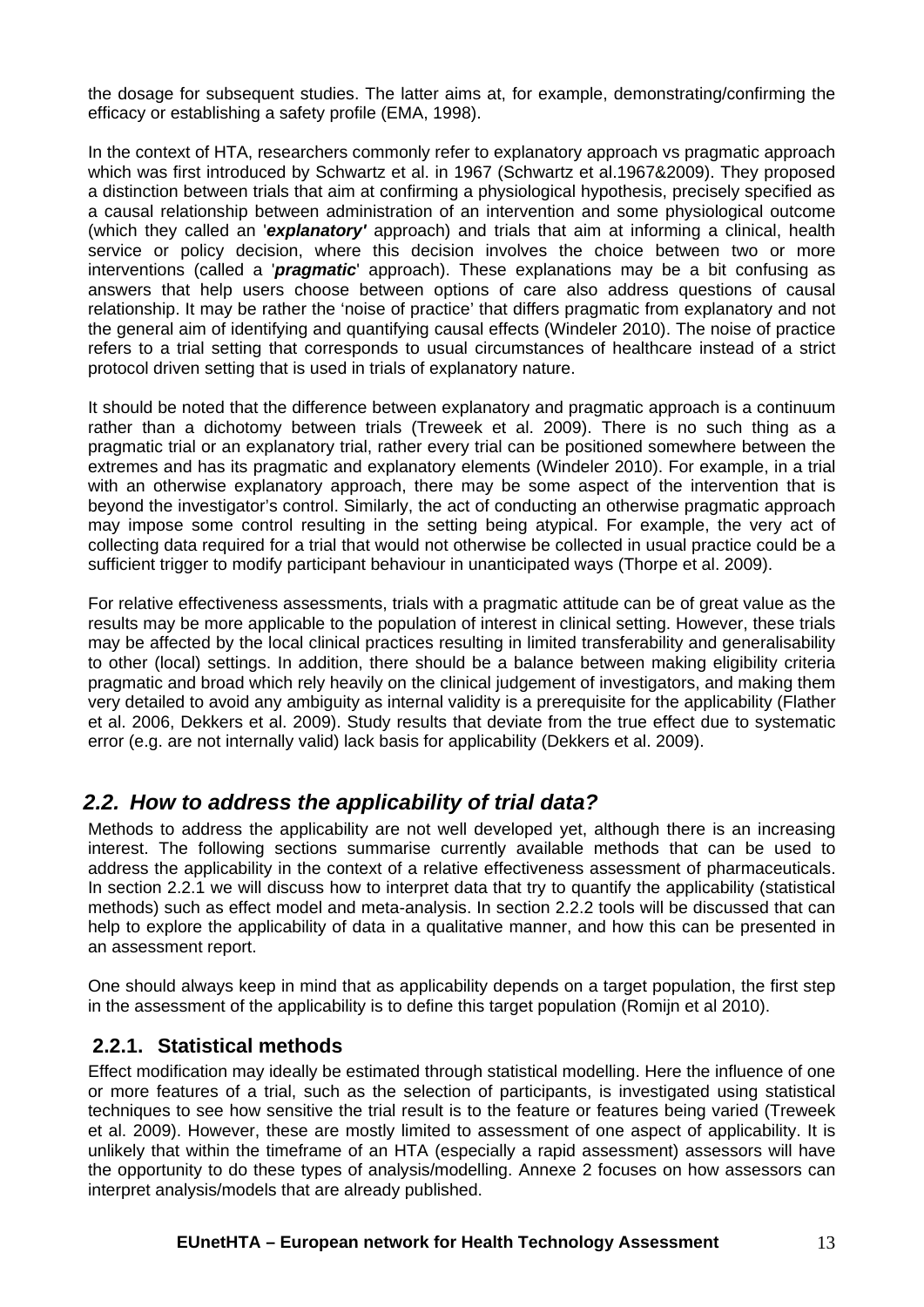## **2.2.2. Summary table to address applicability**

Apart from statistical methods to assess the applicability, determinants of the applicability of an RCT requires clinical rather than statistical expertise, and often depends on a detailed understanding of the particular clinical condition under study and its management in routine clinical practice (Rothwell et al. 2006). For the assessment of internal validity of a trial, many widely-used checklists exist such as the CONSORT statement, the Jadad Scale, the CLAR-NPT checklist and the PEDro checklist. However none of these checklists and scales put emphasis on the applicability of the trial results. The CONSORT statement for example attributes only one out of 25 items to the applicability (Zwarenstein et al. 2008). This is explainable as in contrast to the accumulating body of empirical data on factors affecting the risk of bias, or internal validity, there has been much less empiric data to determine which factors affect applicability [\(Atkins et al. 2011\)](http://www.effectivehealthcare.ahrq.gov/ehc/products/272/603/Methods%20Guide--Atkins--01-03-2011KM.pdf). In addition, applicability is a matter of a certain situation (are the results of the trial applicable to the patient population you want to treat in clinical practice) and not a matter of a certain trial (a trial can not be 'applicable' in general).

Several authors have discussed the relevance of applicability and listed a number of criteria that are relevant to determine the applicability of the trial data (Dekkers et al. 2009; Green et al. 2006; Flather et al. 2006; Julian et al. 1997; Rothwell et al. 2006; Seale et a. 2004). These lists with criteria are summarised in Annexe 4. There is variance in level of detail of the lists/criteria. Some focus only on the patient population/participants whereas other lists also take into account (some of the) following subjects: the study design, treatment setting, the treatment, outcome measures and follow-up, outcomes for decision making and conclusion.

It should be noted that most of these lists are intended for checking good clinical practice and are not developed from the viewpoint of the decision maker. There is no study which has tested the value for usage of the(se) lists for health technology assessment doers. A usable checklist should be comprehensive but also feasible to assess on multiple trials within the limited timeframe of a health technology assessment. This is especially true for a rapid assessment of pharmaceutical<sup>[1](#page-13-0)</sup>.

In HTA methodology guidelines the concept of applicability is frequently mentioned (DACEHTA 2007; HIQA 2010; Hungary 2002; IQWIG 2008; NICE 2008; PBAC 2008), which is confirmed by the findings of the background survey of WP5 in which all 28 countries surveyed indicated to at least sometimes consider the generalisability of trial data for a relative effectiveness assessment (Kleijnen et al. 2011). However the guidelines and the agencies generally do not refer to or recommend a specific instrument to be used to assess the applicability of a trial.

Only the New Zealand Pharmaceutical Management Agency (PHARMAC) has concretely phrased three questions to assess the applicability (PHARMAC, 2010). The authors of this EUnetHTA guideline consider that these questions do not directly address the most important element of applicability: whether these items result in a different effect when the treatment is provided to the patient population of interest in usual practice.

Recently an article was published with more detailed guidance on how to assess applicability [\(Atkins et al. 2011](http://www.effectivehealthcare.ahrq.gov/ehc/products/272/603/Methods%20Guide--Atkins--01-03-2011KM.pdf)). This guidance document was specifically developed because of the unmet need for detailed guidance for assessing applicability of evidence in producing systematic reviews. This is especially relevant for comparative effectiveness reviews that aim to assess the effect of an intervention in the real world. The key points are summarised below. For details, we refer to the original document ([Atkins D, Chang S, Gartlehner G, Buckley DI, Whitlock EP, Berliner E, Matchar](http://www.effectivehealthcare.ahrq.gov/ehc/products/272/603/Methods%20Guide--Atkins--01-03-2011KM.pdf)  [D. Assessing applicability when comparing medical interventions: Agency for Healthcare Research](http://www.effectivehealthcare.ahrq.gov/ehc/products/272/603/Methods%20Guide--Atkins--01-03-2011KM.pdf)  [and Quality and the Effective Health Care Program. J Clin Epidemiol. 2011 Apr 2](http://www.effectivehealthcare.ahrq.gov/ehc/products/272/603/Methods%20Guide--Atkins--01-03-2011KM.pdf)):

 $\overline{a}$ 

<span id="page-13-0"></span> $1$  (single) rapid assessment of relative effectiveness of pharmaceuticals is defined in WP5 as a rapid assessment of a new technology at the time of introduction to the market and comparing the new technology to standard care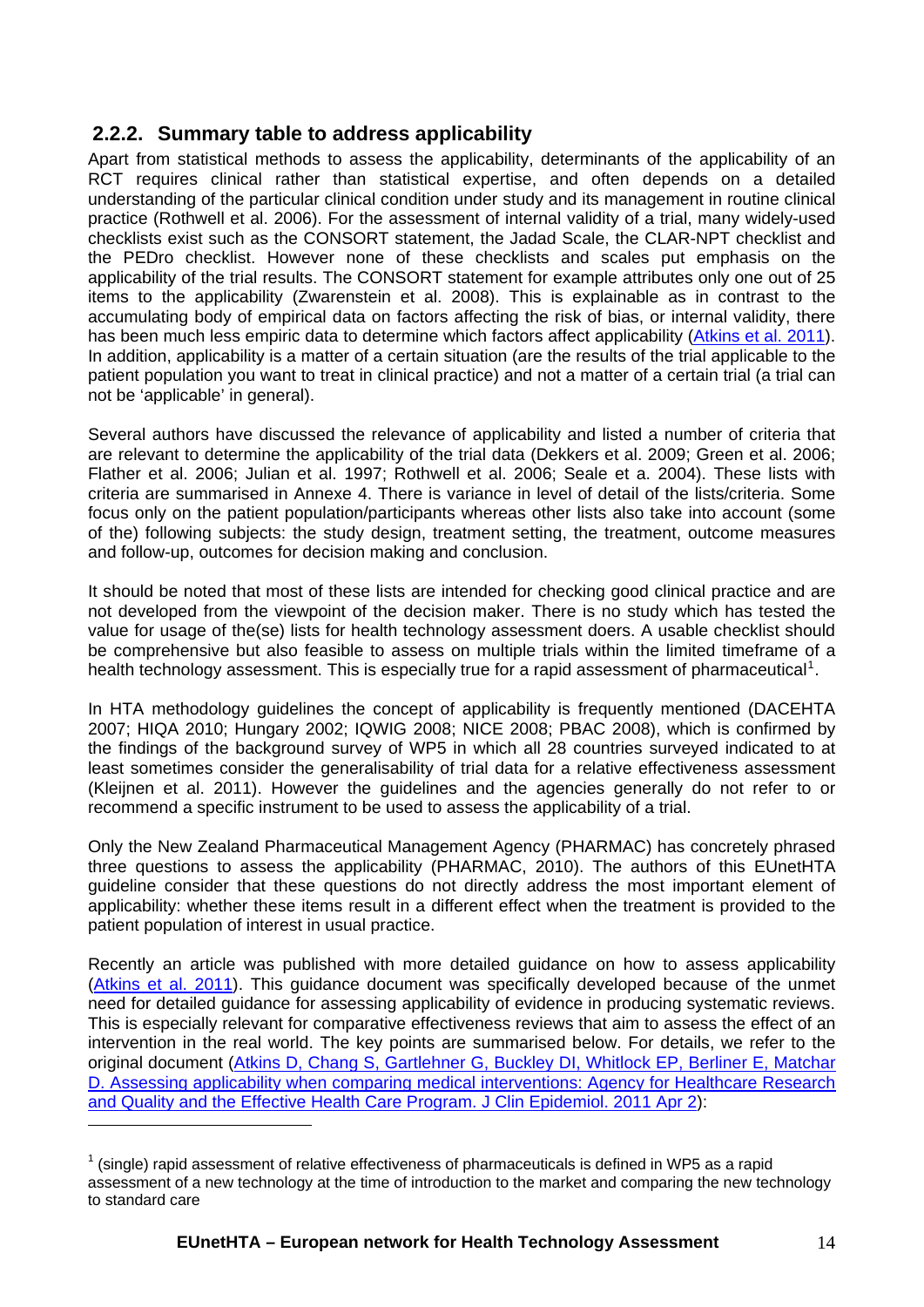- o Because applicability depends on the specific questions and needs of the users, it is difficult to devise a valid uniform scale for rating the overall applicability of individual studies or body of evidence.
- o The Patient, Intervention, Comparator, Outcome, Setting (PICOS) framework is a useful way of organising the review and presentation of factors that affect applicability.
- o Input from clinical experts and stakeholders can help identify specific study elements that should be routinely abstracted to examine applicability.
- o Population-based surveys, pharmacoepidemiologic studies, and large case series or registries of devices or surgical procedures can be used to determine whether the populations, interventions, and comparisons in existing studies are representative of current practice.
- o Reviewers should assess whether benefits or harms vary along with differences in patient or intervention characteristics (i.e., effect modification) or with differences in underlying risk.
	- o The most applicable evidence may differ when considering benefits or harms since these often depend on distinct physiologic processes. Therefore applicability should be judged separately for different outcomes. This is illustrated by the following example in the AHRQ guideline. Evidence of the benefits of aspirin for prevention of cardiovascular events from patients with heart disease cannot be readily applied to healthy populations. However, studies of patients with and without heart disease may be useful for estimating the gastrointestinal risks of aspirin which act through different mechanisms and do not vary with underlying cardiac risk;
- o Reports should clearly highlight important issues relevant to applicability of individual studies in a ''Comments'' or ''Limitations'' section of evidence tables and in text.
- o Metaregression, subgroup analysis, and/or separate applicability summary tables may help reviewers, and those using the reports see how well the body of evidence applies to the question at hand.
- $\circ$  Judgments about applicability of the evidence should consider the entire body of studies.
- o Important limitations of the applicability of the evidence should be described within each summary conclusion.

To address the applicability in a report a 4-step process is recommended:

Step 1. Determine the most important factors that may affect applicability (the table in Annexe 1 can be helpful);

Step 2. Systematically abstract and report key characteristics that may affect applicability in evidence tables (highlight studies with a pragmatic approach and data on effect size of effect modification);

Step 3. Make and report judgements about major limitations to applicability of individual studies; Step 4. Consider and summarise the applicability of a body of evidence (Table 3).

Atkins et al. 2011 developed a table that is useful to summarise the important limitations of the applicability of the evidence (Table 3).

### **Table 2. Elements to be included in a summary table characterising the applicability of a body of studies ([Atkins et al. 2011\)](http://www.effectivehealthcare.ahrq.gov/ehc/products/272/603/Methods%20Guide--Atkins--01-03-2011KM.pdf)**

| <b>Domain</b> | Description of applicability of evidence                                                                                                                                                                                                                                                                                       |
|---------------|--------------------------------------------------------------------------------------------------------------------------------------------------------------------------------------------------------------------------------------------------------------------------------------------------------------------------------|
| Population    | [Describe general characteristics of enrolled populations, how this might differ<br>from target population, and effects on baseline risk for benefits or harms. Where<br>possible, describe the proportion with characteristics potentially affecting<br>applicability (e.g. % over age 65) rather than the range or average.] |
| Intervention  | [Describe general characteristics and range of interventions and how they<br>compare to those in routine use and how this might affect benefits or harms from<br>the intervention.]                                                                                                                                            |
| Comparators   | [Describe comparators used. Describe whether they reflect best alternative<br>treatment and how this may influence treatment effect size.]                                                                                                                                                                                     |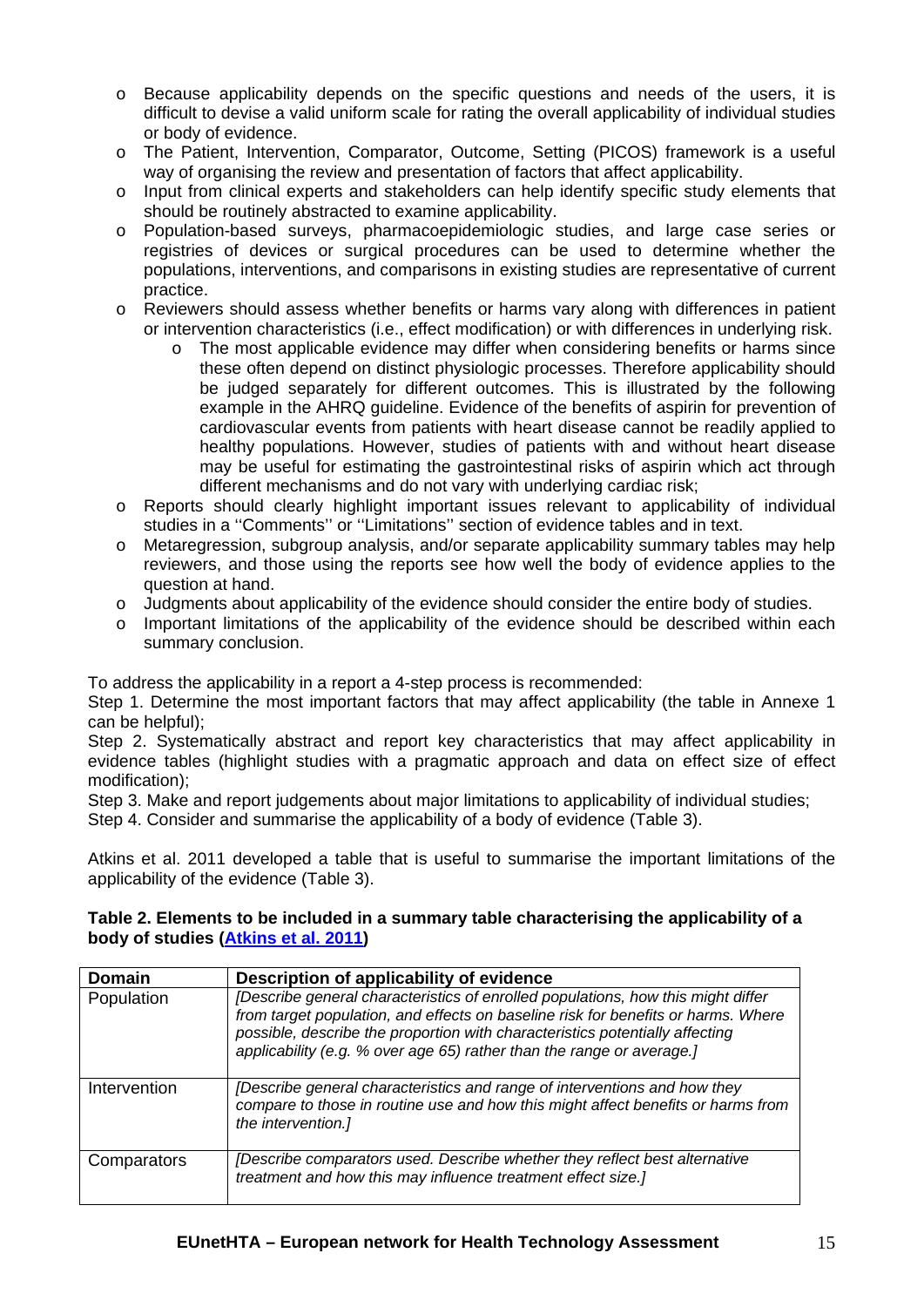| Outcomes | [Describe what outcomes are most frequently reported and over what time<br>period. Describe whether the measured outcomes and timing reflect the most<br>important clinical benefits and harms.]                                  |
|----------|-----------------------------------------------------------------------------------------------------------------------------------------------------------------------------------------------------------------------------------|
| Setting  | [Describe geographic and clinical setting of studies. Describe whether or not they<br>reflect the settings in which the intervention will be typically used and how this<br>may influence the assessment of intervention effect.] |

It is likely that not all data are available to complete the table. Missing data should be described as well. In addition, the section on outcomes should include a comment regarding which effect measure is less likely to be subject to effect modification.

Atkins et al. 2011 have also summarised examples of characteristics of studies that may affect the applicability (see Annexe 1).

It should be noted that the *size* of the effect modification can only be addressed by statistical methods.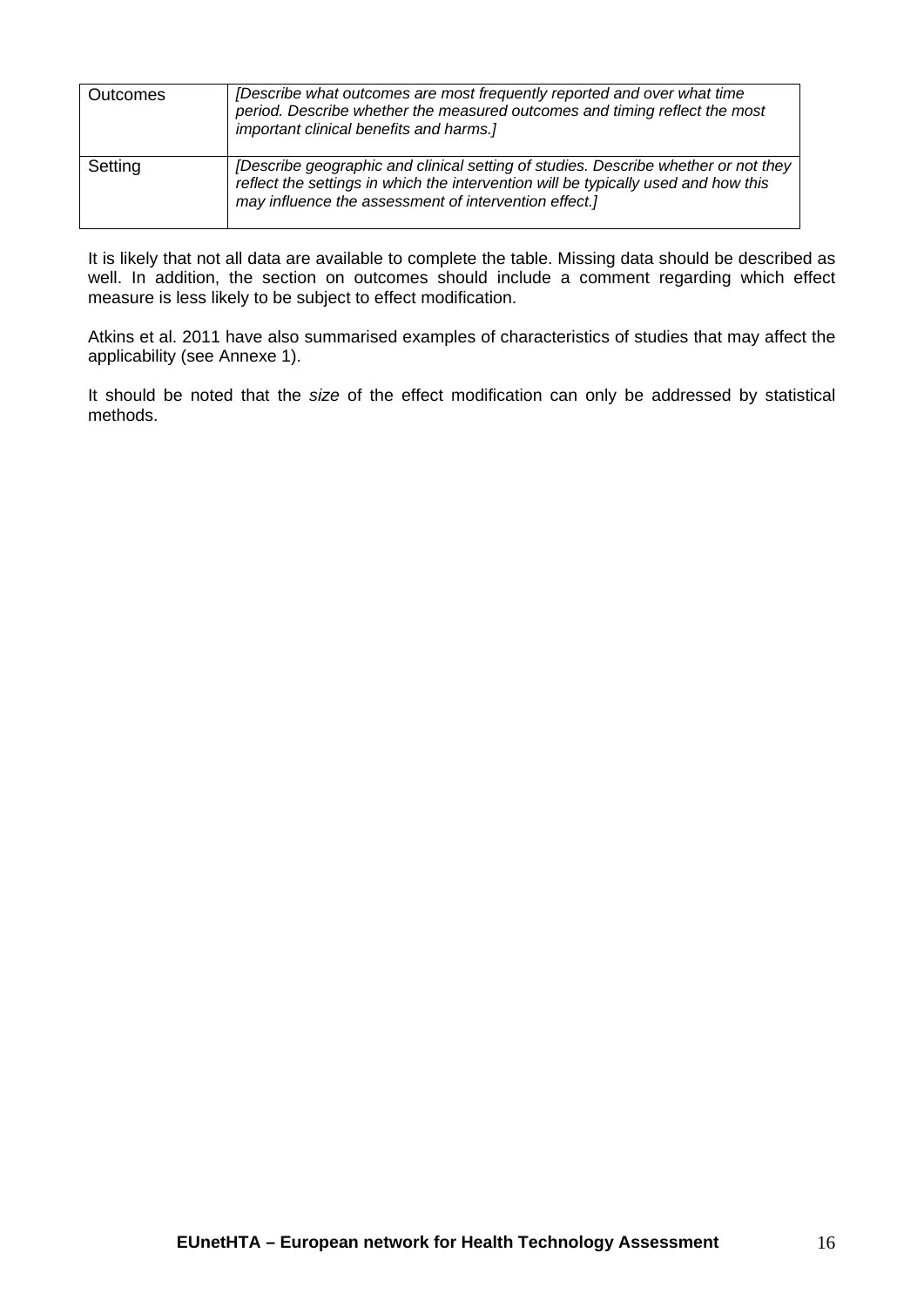# <span id="page-16-0"></span>**3. Discussion and conclusion**

There is no single definition of applicability that is widely used/accepted and the terms external validity/generalisability/applicability/transposability are used interchangeably. The aim of this guideline is to provide guidance on how to assess whether there is a relevant effect modification in the population of interest. Therefore we choose to use the term applicability, which we define as the extent to which the effects observed in clinical studies are likely to reflect the expected results when a specific intervention is applied to the population of interest.

To assess the relative effectiveness of interventions, trials with a pragmatic approach which have more 'noise of practice', are more suitable than trials with an explanatory approach that are conducted within a strict trial setting. However, there is a balance between making eligibility criteria pragmatic and broad which rely heavily on the clinical judgement of investigators, and making them very detailed to avoid any ambiguity as internal validity is a prerequisite for the applicability. It should be noted that there is no such thing as a pragmatic trial or a explanatory trial, rather every trial can be positioned somewhere between the extremes and has its pragmatic and explanatory elements.

In practice, especially at the time of a rapid assessment, trials with a pragmatic approach may not be published. If such data are not published it is even more important to consider the applicability of the data that are available. A useful method to test the applicability is through statistical modelling with for example meta-analysis. However, also for this type of evidence applies that these data are not that commonly available, especially in case of a rapid assessment. In addition, time and resources to do such analysis as part of the assessment may be scarce.

Regardless of whether trial with a pragmatic approach or meta-analysis that address the applicability are available, or if they address only specific aspects of the applicability problem, the assessor of a relative effectiveness assessment should always indicate whether it likely that the available evidence is applicable to the questions at hand. In practice, this is a relevant aspect of a relative effectiveness assessment, especially at the time of a Rapid assessment, as relatively few clinical trials are designed with applicability in mind and clinical studies typically report only a few of the factors needed to fully assess applicability.

All countries consider the applicability of the trials at least sometimes for their assessment; however, currently the applicability is not addressed systematically. This is partly, because in contrast to the accumulating body of empiric data on factors affecting the risk of bias, or internal validity, there has been much less empiric data to determine which factors affect applicability. Several authors have made suggestions of lists with criteria; however these lists are intended for checking good clinical practice and are not developed from the viewpoint of the decision maker. None of these lists is widely used and in addition they have not been tested for usage by health technology assessment doers. A usable checklist should be comprehensive but also feasible to apply on multiple trials within the limited timeframe of a health technology assessment.

Because of the unmet need of any detailed guidance for assessing applicability Atkins et al. (2011) recently published more detailed guidance. The guidance was specifically developed for producing systematic reviews. In this guideline we adopt many of their recommendations and put them in the context of a relative effectiveness assessment for pharmaceuticals. They use the Patient, Intervention, Comparator, Outcome, Setting framework to present factors that (may) affect applicability. In addition, it is stated that because the applicability depends on the specific questions and needs of users it is not possible to devise a valid uniform scale for rating the overall applicability. The concept is to summarise factors that (may) affect applicability in a summary table. By doing this systematically, assessors and readers of the assessment are stimulated to consider the applicability as an important element in the relative effectiveness assessment. This also includes the awareness of data that are not available but should be in order to consider the applicability. One should however not forget that this type of exercise can not determine the *effect*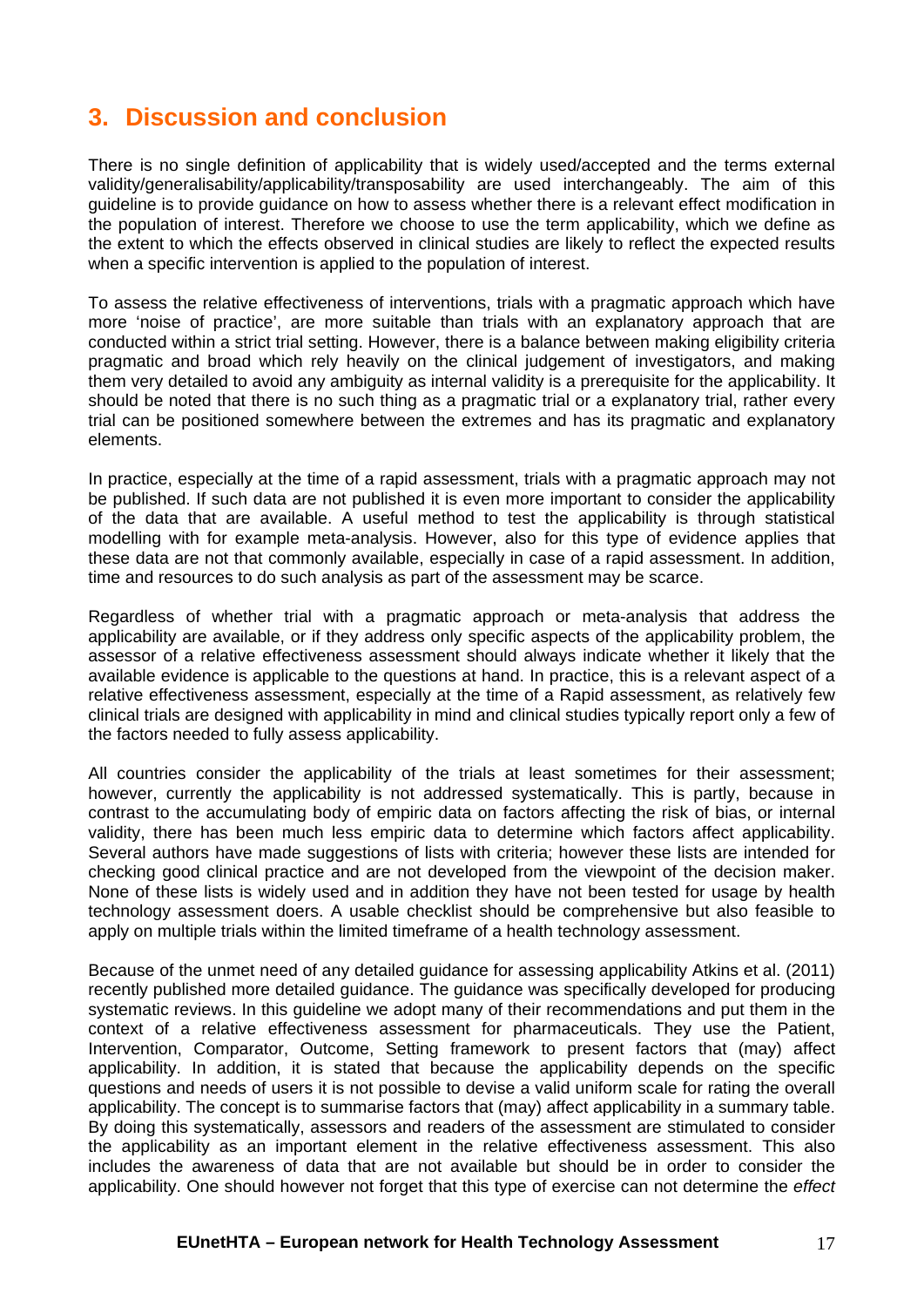*size* of the effect modification. This can only be addressed by statistical methods. In addition, the 4-step process proposed by the authors may not be feasible in the limited time frame of a Rapid relative effectiveness assessment. If this is the case, at least the summary table of the applicability of the evidence based on the PICOS framework should be included in the assessment report. The summary report should mainly focus on the relative comparison between the intervention and comparator. For example, males may have a score that is 10 units higher than females, but if this is true for both interventions, then the comparative difference between intervention and comparator is the same for males and females.

It should be noted that evaluating the applicability of the evidence can not be based on a predefined formula. Depending on the topic interpretation of the applicability may vary. For example, for a rare disease other considerations and requirements may be relevant compared to a non-rare disease. Regardless of the topic it is very relevant that the considerations are transparently reported.

Finally, it may very well be that specific elements depend on the local context (for example the standards of care may differ per country or region). Hence, one should always consider and address whether a specific element that is relevant for the applicability can be assessed in general or whether this should be done in the local (national) context.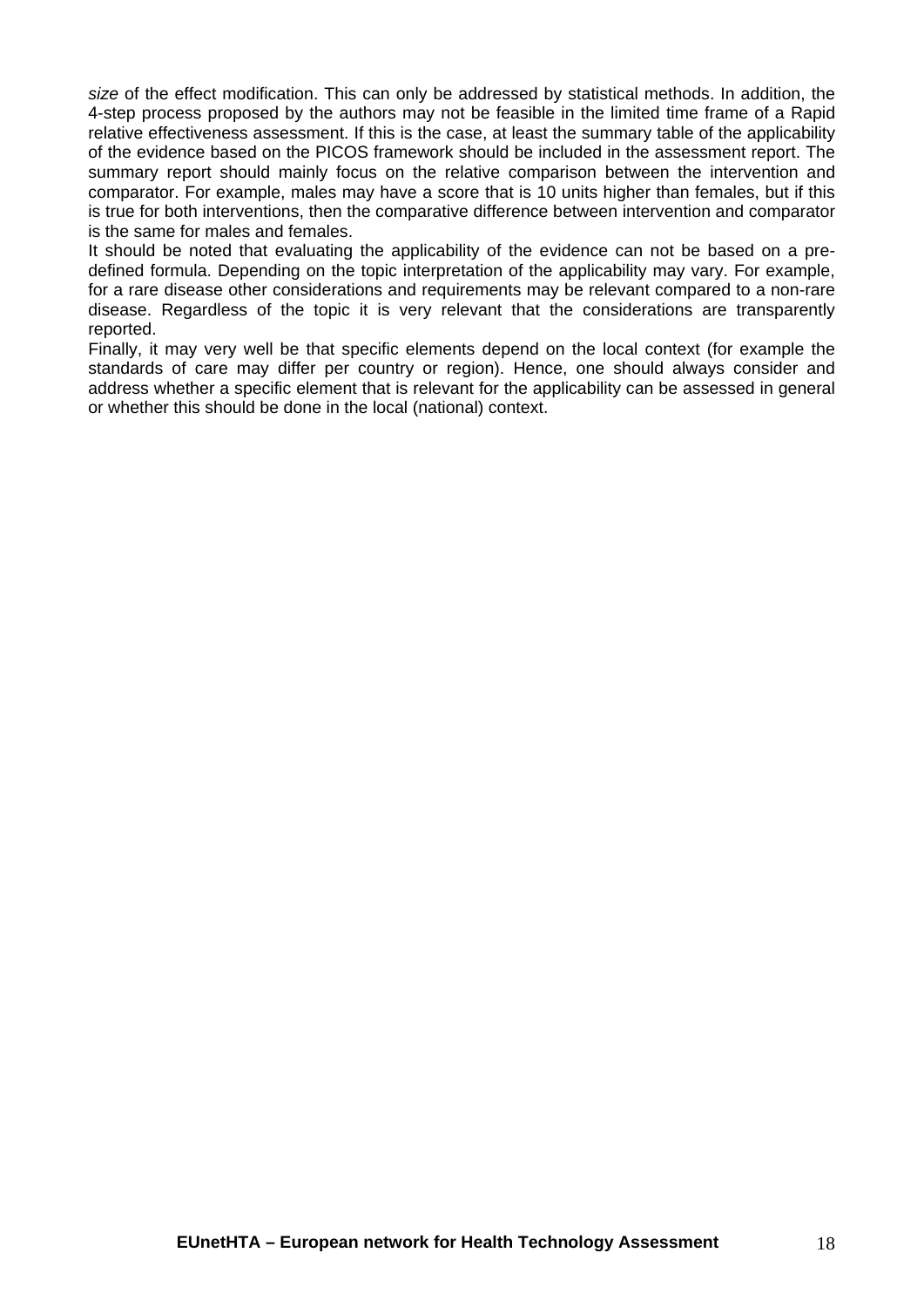# <span id="page-18-0"></span>**Bibliography**

#### **References used from search:**

- 1) Atkins D, Chang S, Gartlehner G, Buckley DI, Whitlock EP, et al. Assessing the Applicability of Studies When Comparing Medical Interventions. Agency for Healthcare Research and Quality; 2008-2010 Dec 30. Methods Guide for Comparative Effectiveness Reviews. AHRQ Publication No. 11-EHC019-EF. Available at [http://effectivehealthcare.ahrq.gov/.](http://effectivehealthcare.ahrq.gov/)
- 2) Atkins D, Chang S, Gartlehner G, Buckley DI, Whitlock EP, Berliner E, Matchar D. Assessing applicability when comparing medical interventions: Agency for Healthcare Research and Quality and the Effective Health Care Program. J Clin Epidemiol. 2011 Apr 2.
- 3) Dekkers OM, von Elm E, Algra A, Romijn JA, Vandenbroucke JP. Int J Epidemiol. 2010 Feb;39(1):89-94. Epub 2009 Apr 17. How to assess the external validity of therapeutic trials: a conceptual approach.
- 4) Flather M, Delahunty N, Collinson J. Generalizing results of randomized trials to clinical practice: reliability and cautions. Clin Trials 2006; 3: 508-12.
- 5) Glasgow RE, Green LW, Klesges LM, Abrams DB, Fisher EB, Goldstein MG, Hayman LL, Ockene JK, Orleans CT. External validity: we need to do more. Ann Behav Med. 2006 Apr;31(2):105-8.
- 6) Green LW, Glasgow RE. Eval Health Prof. 2006 Mar;29(1):126-53. Evaluating the relevance, generalization, and applicability of research: issues in external validation and translation methodology.
- 7) Julian DG, Pocock SJ. Interpreting a trial report.) in het volgende boek: In: Pitt B, Julian D, Pocock S, editors. Clinical trials in cardiology. London: Saunders; 1997.
- 8) Revicki DA and Frank L. Pharmacoeconomic evaluation in the real world. Effectiveness versus efficacy studies. Pharmacoeconomics 1999; 15: 423-34
- 9) Romijn JA, Vandenbroucke JP. How to assess the external validity of therapeutic trials: a conceptual approach. Int J Epidemiol. 2010 Feb;39(1):89-94.
- 10) Rothwell PM. Commentary: External validity of results of randomized trials: disentangling a complex concept. Int J Epidemiol. 2010 Feb;39(1):94-6. Epub 2009 Sep 23. No abstract available.
- 11) Rothwell PM. External validity of randomised controlled trials: "to whom do the results of this trial apply?". Lancet. 2005 Jan 1-7;365(9453):82-93.
- 12) Rothwell PM. Factors that can affect the external validity of randomised controlled trials. PLoS Clin Trials. 2006 May;1(1):e9.
- 13) Seale JP, Gebski VJ, Keech AC. Generalising the results of trials to clinical practice. Med J Aust 2004; 181: 558-60.
- 14) Schulz KF, Altman DG, Moher D; CONSORT Group. CONSORT 2010 statement: updated guidelines for reporting parallel group randomized trials. Obstet Gynecol. 2010 May; 115(5):1063-70.
- 15) Schwartz D, Lellouch J: Explanatory and pragmatic attitudes in therapeutical trials. J Chronic Dis 1967, 20:637-648.
- 16) Thorpe KE, Zwarenstein M, Oxman AD, Treweek S, Furberg CD, Altman DG, Tunis S, Bergel E, Harvey I, Magid DJ, Chalkidou K. A pragmatic-explanatory continuum indicator summary (PRECIS): a tool to help trial designers. CMAJ. 2009 May 12;180(10):E47-57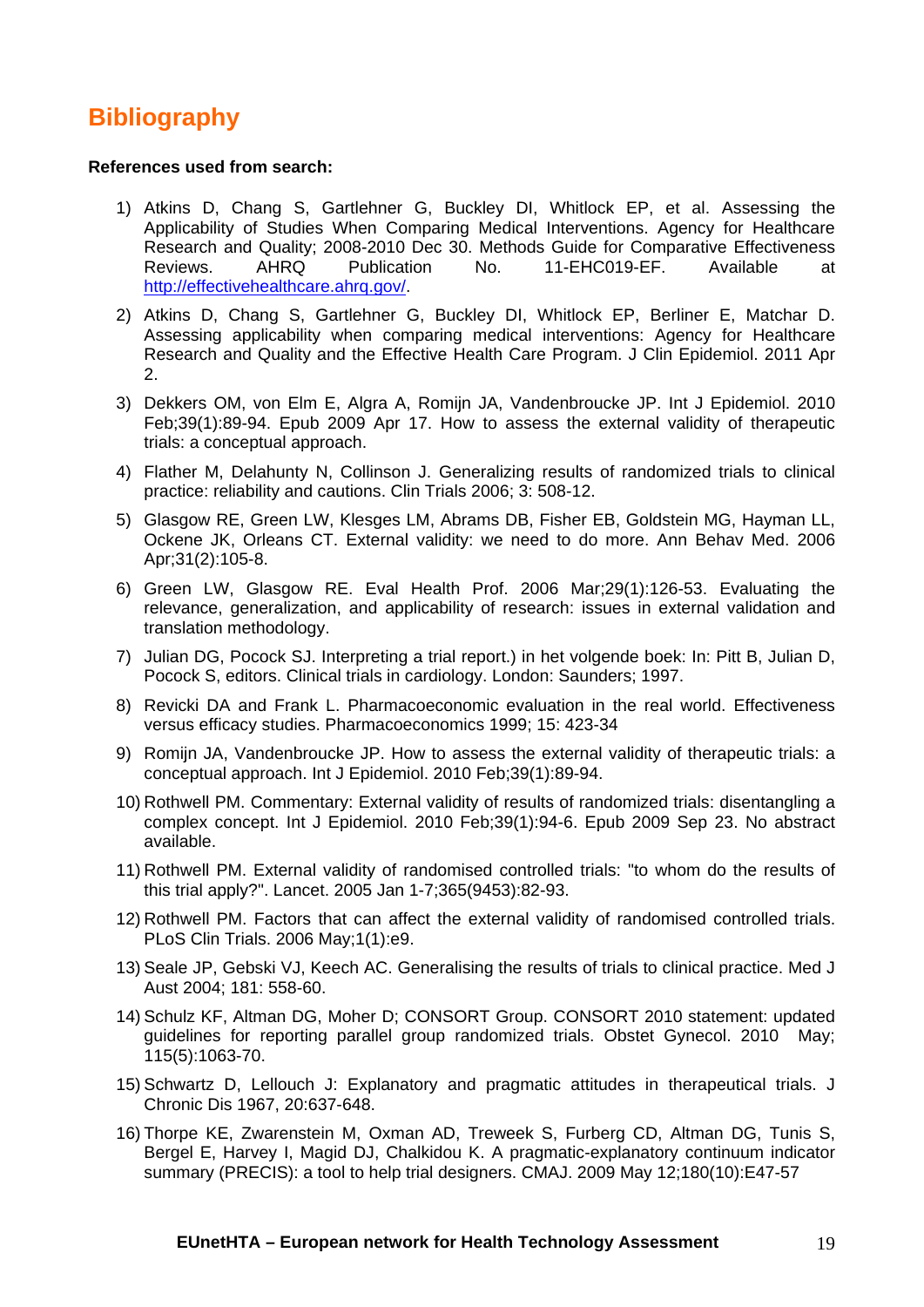- 17) Tonkin AM. Issues in extrapolating from clinical trials to clinical practice and outcomes. Aust N Z J Med 1998; 28: 574-8.
- 18) Treweek S, Zwarenstein M. Trials. Making trials matter: pragmatic and explanatory trials and the problem of applicability. 2009 Jun 3;10:37
- 19) Walach H, Falkenberg T, Fonnebo V, et al. Circular instead of hierarchical: methodological principles for the evaluation of complex interventions. BMC Med Res Methodol 2006; 6: 29.
- 20) Windeler J. It is "the noise of practice". J Clin Epidemiol. 2010 Jun;63(6):694.
- 21) Zwarenstein M, Treweek S, Gagnier JJ, Altman DG, Tunis S, Haynes B, Oxman AD, Moher D; CONSORT group; Pragmatic Trials in Healthcare (Practihc) group. Improving the reporting of pragmatic trials: an extension of the CONSORT statement. BMJ. 2008 Nov 11;337:a2390.

#### **Guidelines:**

- 22) General Methods Version 3.0. Cologne: Institute for Quality and Efficiency in Health Care (IQWIG); 2008.
- 23) Guidelines for Funding Applications to PHARMAC. Wellington: Pharmaceutical Management Agency (PHARMAC); 2010.
- 24) Guidelines for Preparing Submissions to the Pharmaceutical Benefits Advisory Committee. Version 4.3. Canberra: Pharmaceutical Benefits Advisory Committee (PBAC); 2008.
- 25) Guidelines for the Economics of Health Technologies in Ireland. Dublin: Health Information and Quality Authority (HIQA); 2010
- 26) Guidelines for the Economic Evaluation of Health Technologies: Canada. 3rd ed. Ottawa: Canadian Agency for Drugs and Technologies in Health (CADTH); 2006.
- 27) Guide to the Methods of Technology Appraisal. London: National Institute for Health and Clinical Excellence (NICE); 2008.
- 28) Health Technology Assessment Handbook: Copenhagen: Kristensen FB & Sigmund H, Danish Centre for Health Technology Assessment (DACEHTA ); 2007
- 29) Methodological guidelines for conducting economic evaluation of healthcare interventions. a Hungarian proposal for methodology standards: Szende, Mogyorósy, Muszbek, Nagy, Pallos, Dózsa; 2002.
- 30) Working guidelines for the pharmaceutical reimbursement review. The Dental and Pharmaceutical Benefits Agency; 2008

#### **Additional references used:**

- 31) European Medicines Agency. ICH Topic E 8 General Considerations for Clinical Trials. London, 1998. Available at URL: http://www.ema.europa.eu/docs/en\_GB/document\_library/Scientific\_guideline/2009/09/WC 500002877.pdf (accessed May 2011)
- 32) Kleijnen S, Goettsch W, d'Andon A, Vitre P, George E et al. EUnetHTA JA WP5: Relative Effectiveness Assessment (REA) of Pharmaceuticals. Background review. Diemen, 2011.
- 33) Pharmaceutical Forum. Core principles on relative effectiveness. Available at URL: http://ec.europa.eu/pharmaforum/docs/rea\_principles\_en.pdf (accessed December 2010)

#### **References for effect model:**

34) Arends LR, Hoes AW, Lubsen J, Grobbee DE, Stijnen T. Baseline risk as predictor of treatment benefit: three clinical meta-re-analyses. Stat Med. 2000; 19(24):3497-518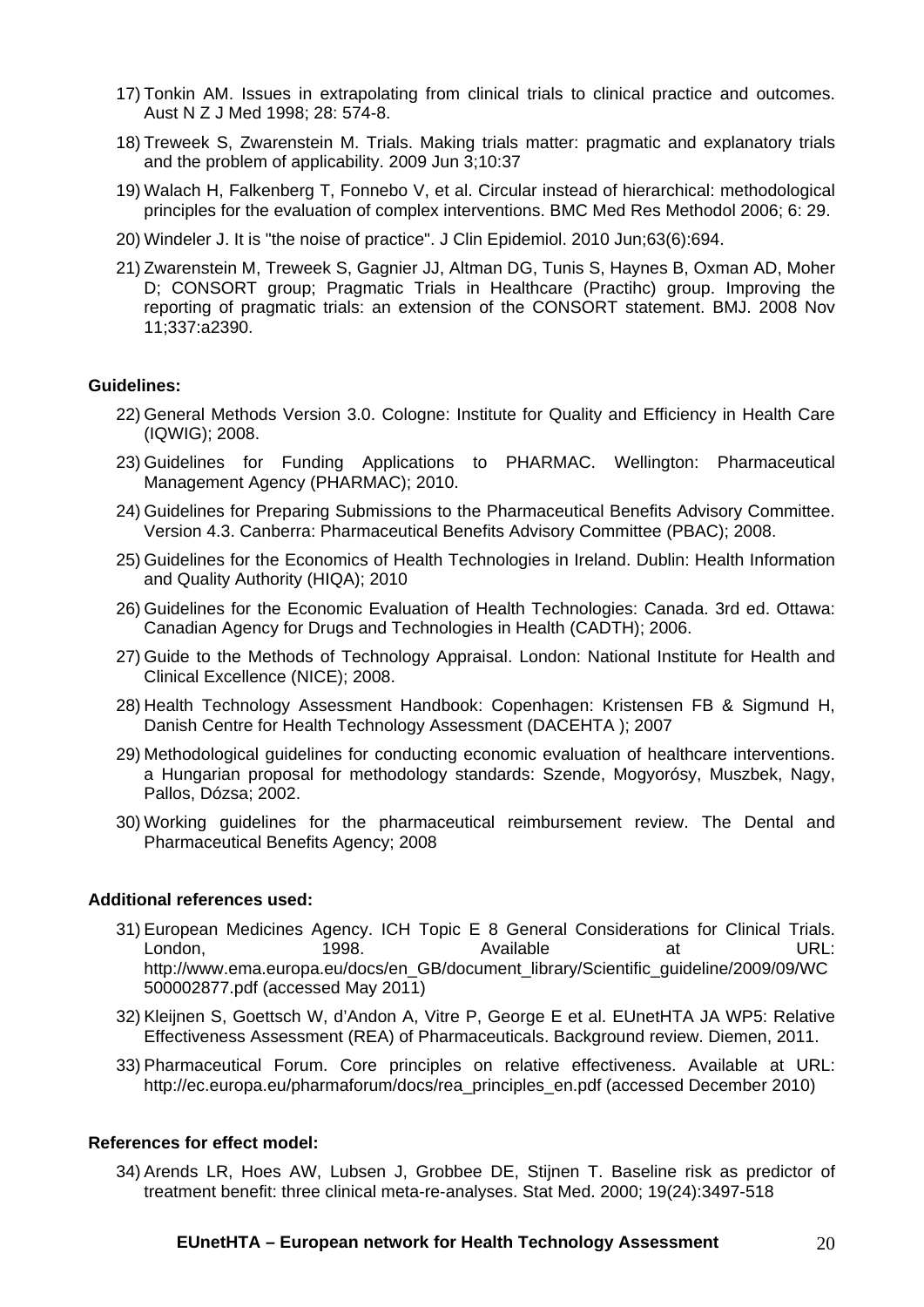- 35) Boissel JP, Collet JP, Lievre M, Girard P. An effect model for the assessment of drug benefit: example of antiarrhythmic drugs in postmyocardial infarction patients. J Cardiovasc Pharmacol. 1993; 22(3):356-63
- 36) Boissel JP, Cucherat M, Nony P, Chabaud S, Gueyffier F, Wright JM, Lievre M, Leizorovicz A. . New insights on the relation between untreated and treated outcomes for a given therapy effect model is not necessarily linear. J Clin Epidemiol. 2008; 61(3):301-7
- 37) Engels EA, Schmid CH, Terrin N, Olkin I, Lau J. Heterogeneity and statistical significance in meta-analysis: an empirical study of 125 meta-analyses. Stat Med. 2000; 19(13):1707-28
- 38) Sharp SJ, Thompson SG. Analysing the relationship between treatment effect and underlying risk in meta-analysis: comparison and development of approaches. Stat Med. 2000; 19(23):3251-74
- 39) Thompson SG, Smith TC, Sharp SJ. Investigating underlying risk as a source of heterogeneity in meta-analysis. Stat Med. 1997; 16(23):2741-58
- 40) Wang H, Boissel JP, Nony P. Revisiting the relationship between baseline risk and risk under treatment. Emerg Themes Epidemiol. 2009; 6:1

### **References for meta-analysis:**

- 41) Wesberg HI, Hayden VC, Pontes VP. Selection criteria and generalizability within the counterfactual framework: explaining the paradox of antidepressant-induced suicidality? Clin Trials. 2009 Apr;6(2):109-18.
- 42) Britton A, McKee M, Black N, McPherson K, Sanderson C, Bain C. Threats to applicability of randomised trials: exclusions and selective participation. J Health Serv Res Policy. 1999 Apr;4(2):112-21.
- 43) Wilson DB, Lipsey MW. The role of method in treatment effectiveness research: evidence from meta-analysis. Psychol Methods. 2001 Dec;6(4):413-29.
- 44) Lipsey MW, Wilson DB. The way in which intervention studies have "personality" and why it is important to meta-analysis. Eval Health Prof. 2001 Sep;24(3):236-54.
- 45) Cochrane guidelines
- 46) PRISMA recommendations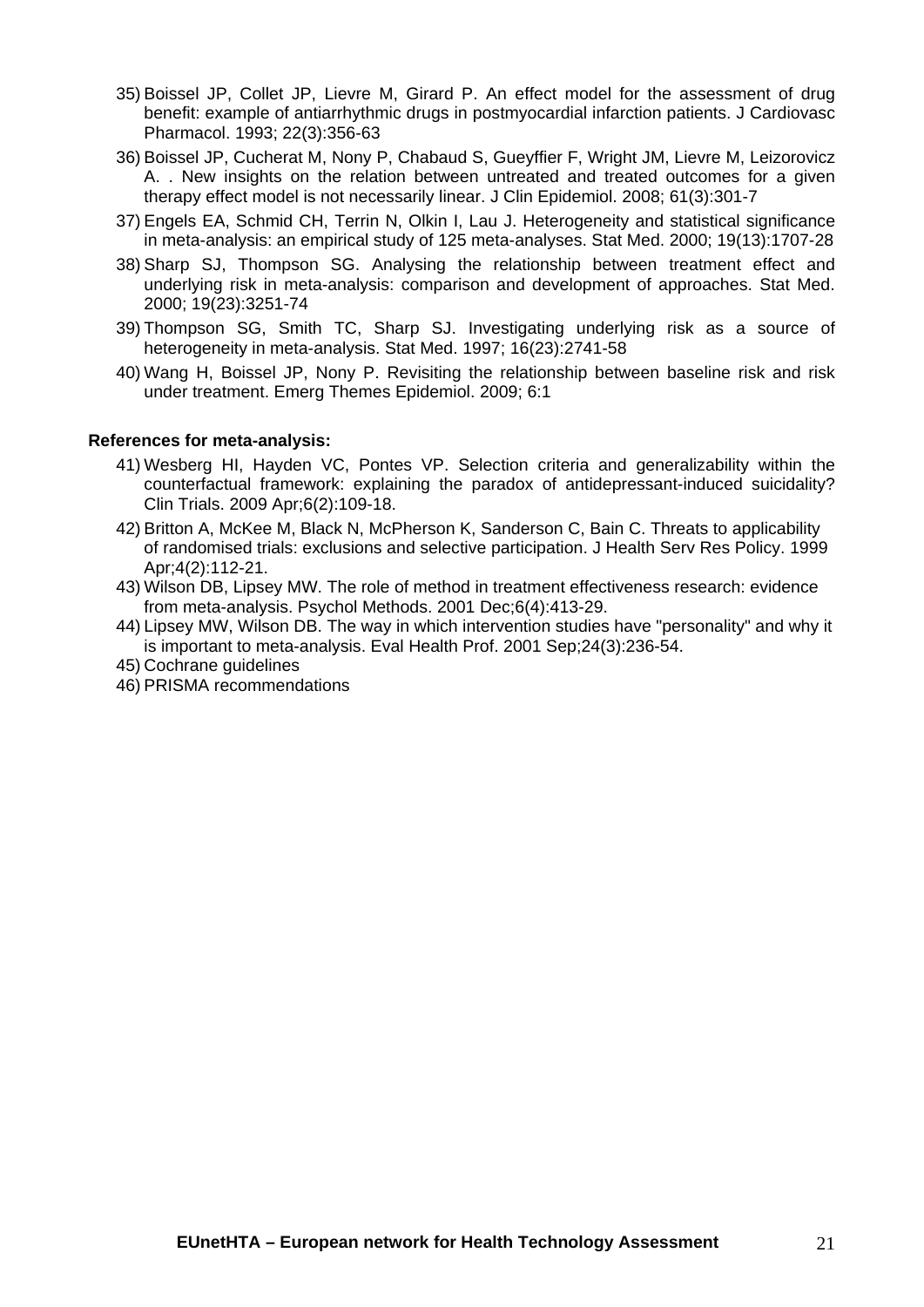# <span id="page-21-0"></span>**Annexe 1. Characteristics of individual studies that may affect external validity ([Atkins et al. 2011\)](http://www.effectivehealthcare.ahrq.gov/ehc/products/272/603/Methods%20Guide--Atkins--01-03-2011KM.pdf)**

<span id="page-21-4"></span>

|                   | <b>Condition that may limit</b><br>applicability                                           | <b>Example</b>                                                                                                                                                                                                                                                    | <b>Feature that should be</b><br>abstracted into evidence<br>tables                                                                                      |
|-------------------|--------------------------------------------------------------------------------------------|-------------------------------------------------------------------------------------------------------------------------------------------------------------------------------------------------------------------------------------------------------------------|----------------------------------------------------------------------------------------------------------------------------------------------------------|
| <b>Population</b> | Narrow eligibility criteria and<br>exclusion of those with<br>comorbidities                | In the FIT trial, the trial randomized<br>only 4000 of 54,000 originally<br>screened. Participants were<br>healthier, younger, thinner, and more<br>adherent than typical women with<br>osteoporosis.                                                             | Eligibility criteria and<br>proportion of screened<br>patients enrolled;<br>presence of comorbidities                                                    |
|                   | Large differences between<br>demographics of study<br>population and community<br>patients | Cardiovascular clinical trials used to<br>inform Medicare coverage enrolled<br>patients who were significantly<br>younger (60.1 vs. 74.7 years) and<br>more likely to be male (75% vs. 42%)<br>than Medicare patients with<br>cardiovascular disease.             | Demographic<br>characteristics: age, sex,<br>race and ethnicity                                                                                          |
|                   | Narrow or unrepresentative<br>severity, stage of illness, or<br>comorbidities              | Two-thirds of patients treated for<br>congestive heart failure (CHF) would<br>have been ineligible for major trials.<br>Community patients had less severe<br>CHF, more comorbidities and were<br>more likely to have had a recent<br>cardiac event or procedure. | Severity or stage of<br>illness; comorbidities;<br>referral or primary care<br>population; volunteers<br>vs. population-based<br>recruitment strategies. |
|                   | Run in period with high-<br>exclusion rate for<br>nonadherence or side effects             | Trial of etanercept for juvenile<br>arthritis used an active run in phase<br>and excluded children who had side-<br>effects, resulting in study with low<br>rate of side-effects.                                                                                 | Run in period; include<br>attrition before<br>randomization and<br>reasons (nonadherence,<br>side-effects,<br>nonresponse). 2, 4                         |
|                   | Event rates much higher or<br>lower than observed in<br>population-based studies           | In the Women's Health Initiative trial<br>of post-menopausal hormone<br>therapy, the relatively healthy<br>volunteer participants had a lower<br>rate of heart disease (by up to 50%)<br>than expected for a similar<br>population in the community. <sup>5</sup> | Event rates in treatment<br>and control groups                                                                                                           |
| Intervention      | Doses or schedules not<br>reflected in current practice                                    | Duloxetine is usually prescribed at<br>40-60mg/d. Most published trials,<br>however, used up to 120 mg/d. <sup>6</sup>                                                                                                                                            | Dose, schedule, and<br>duration of medication                                                                                                            |
|                   | Intensity and delivery of<br>behavioral interventions that<br>may not be feasible for      | Studies of behavioral interventions to<br>promote healthy diet employed high<br>number and longer duration of visits                                                                                                                                              | Hours, frequency, delivery<br>mechanisms (group vs.<br>individual) and duration.                                                                         |

 $\overline{a}$ 

<span id="page-21-1"></span> $2$  Dhruva SS, Redberg RF. Variations between clinical trial participants and Medicare beneficiaries in evidence used for Medicare National Coverage Decisions. Arch Intern Med 2008 Jan; 169(2):136-140

<span id="page-21-2"></span><sup>&</sup>lt;sup>3</sup> Cummings SR, Black DM, Thompson DE, et al. Effect of alendronate on risk of fracture in women with low bone density but without vertebral fractures: results from the fracture intervention trial. JAMA 1998;280(24):2077-2082

<span id="page-21-3"></span>Bravata DM, McDonald KM, Gienger AL, et al. Comparative Effectiveness of Percutaneous Coronary Interventions and Coronary Artery Bypass Grafting for Coronary Artery Disease. Comparative Effectiveness Review No. 9. (Prepared by Stanford-UCSF Evidence-based Practice Center under Contract No. 290-02-0017.) Rockville, MD: Agency for Healthcare Research and Quality; October 2007.

<span id="page-21-5"></span><sup>&</sup>lt;sup>5</sup> Anderson GL, Limacher M, Assaf AR, et al. Effects of conjugated equine estrogen in postmenopausal women with hysterectomy: the Women's Health Initiative randomized controlled trial. JAMA 2004 Apr 14;291(14):1701-1712. <sup>6</sup> Gartlehner G, Hansen RA, Thieda P, et al. Comparative Effectiveness of Second-Generation Antidepressants in the Pharmacologic Treatment of Adult Depression. Comparative Effectiveness Review No. 7. (Prepared by RTI

<span id="page-21-6"></span>International-University of North Carolina Evidence-based Practice Center under Contract No. 290-02-0016.) Rockville, MD: Agency for Healthcare Research and Quality; January 2007.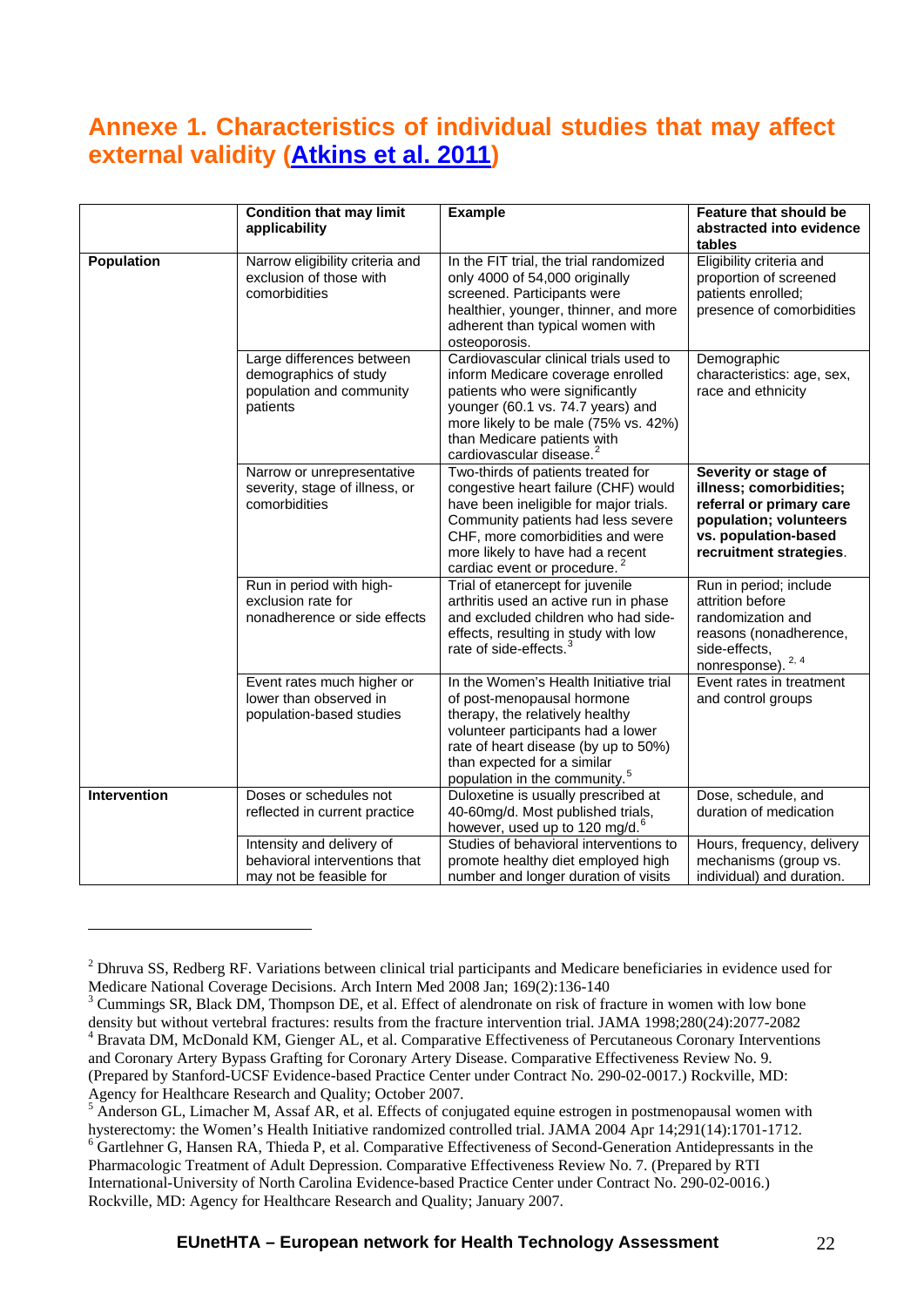|                 | <b>Condition that may limit</b><br>applicability                                                 | <b>Example</b>                                                                                                                                                                                                                                   | Feature that should be<br>abstracted into evidence<br>tables                                                                 |
|-----------------|--------------------------------------------------------------------------------------------------|--------------------------------------------------------------------------------------------------------------------------------------------------------------------------------------------------------------------------------------------------|------------------------------------------------------------------------------------------------------------------------------|
|                 | routine use                                                                                      | than is available to most community<br>patients. <sup>7</sup>                                                                                                                                                                                    |                                                                                                                              |
|                 | Monitoring practices or visit<br>frequency not used in typical<br>practice                       | Efficacy studies with strict pill counts<br>and monitoring for antiretroviral<br>treatment does not always translate<br>to effectiveness in real world<br>practice. <sup>8</sup>                                                                 | Interventions to promote<br>adherence (e.g.,<br>monitoring, frequent<br>contact). Incentives given<br>to study participants. |
|                 | Older versions of an<br>intervention no longer in<br>common use                                  | Only one of 23 trials comparing<br>coronary artery bypass surgery with<br>percutaneous coronary angioplasty<br>used the type of drug eluting stent<br>that is currently used in practice. <sup>4</sup>                                           | Specific product and<br>features for rapidly<br>changing technology                                                          |
|                 | Co-interventions that are<br>likely to modify effectiveness<br>of therapy                        | Supplementing zinc with iron reduces<br>the effectiveness of iron alone on<br>hemoglobin outcomes.<br>Recommendations for iron are based<br>on studies examining iron alone, but<br>patients most often take vitamins in a<br>multivitamin form. | Co-interventions                                                                                                             |
|                 | Highly selected intervention<br>team or level of<br>training/proficiency not widely<br>available | Trials of carotid endarterectomy<br>selected surgeons based on<br>operative experience and low<br>complication rates and are not<br>representative of community<br>experience of vascular surgeons. <sup>10</sup>                                | Selection process, training<br>and skill of intervention<br>team.                                                            |
| Comparator      | Inadequate dose of<br>comparison therapy                                                         | A fixed dose study by the makers of<br>duloxetine compared 80 and 120<br>mg/d of duloxetine (high dose) with<br>20 mg of paroxetine (low dose). <sup>11</sup>                                                                                    | Dose and schedule of<br>comparator, if applicable                                                                            |
|                 | Use of substandard<br>alternative therapy                                                        | In early trials of magnesium in acute<br>myocardial infarction, standard of<br>treatment did not include many<br>current practices including<br>thrombolysis and beta-blockade. <sup>12</sup>                                                    | Relative comparability to<br>the treatment option.                                                                           |
| <b>Outcomes</b> | Composite outcomes that mix<br>outcomes of different<br>significance                             | Cardiovascular trials frequently use<br>composite outcomes that mix<br>outcomes of varying importance to<br>patients. <sup>13</sup>                                                                                                              | Effects of intervention on<br>most important benefits<br>and harms, and how they<br>are defined                              |
|                 | Short-term or surrogate<br>outcomes                                                              | Trials of biologics for rheumatoid<br>arthritis used radiographic<br>progression rather than symptoms. <sup>14</sup><br>Trials of Alzheimer's disease drugs                                                                                      | How outcome defined and<br>at what time                                                                                      |

<span id="page-22-0"></span><sup>&</sup>lt;sup>7</sup> Whitlock EP, O'Connor EA, Williams SB, et al. Effectiveness of Weight Management Programs in Children and Adolescents. Evidence Report/Technology Assessment No. 170 (Prepared by the Oregon Evidence-based Practice Center under Contract No. 290-02-0024). AHRQ Publication No. 08-E014. Rockville, MD: Agency for Healthcare Research and Quality; September 2008.

1

<span id="page-22-1"></span><sup>&</sup>lt;sup>8</sup> Fletcher CV. Translating efficacy into effectiveness in antiretroviral therapy: beyond the pill count. Drugs

<span id="page-22-2"></span><sup>2007;67(14):1969-1979.&</sup>lt;br><sup>9</sup> Walker, CF, Kordas K, Stoltzfus, RJ, et al. Interactive effects of iron and zinc on biochemical and functional outcomes in supplementation trials. Am J Clin Nutr 2005 82: 5-12.

<span id="page-22-3"></span> $10$  Wennberg D, Lucas F, Birkmeyer J, et al. Variation in carotid endarterectomy mortality in the Medicare population. JAMA 1998;279:1278-1281.

<span id="page-22-4"></span><sup>&</sup>lt;sup>11</sup> Detke MJ, Wiltse CG, Mallinckrodt CH, et al. Duloxetine in the acute and long-term treatment of major depressive disorder: a placebo- and paroxetine-controlled trial. Eur Neuropsychopharmacol 2004 Dec;14(6):457-470.

<span id="page-22-5"></span><sup>&</sup>lt;sup>12</sup> Li J, Zhang Q, ZhangM, et al. Intravenous magnesium for acute myocardial infarction. Cochrane Database of Systematic Reviews 2007, Issue 2. Art. No.: CD002755. DOI: 10.1002/14651858.CD002755.pub2.

<span id="page-22-6"></span> $^{13}$  Ferreira-González I, Permanyer-Miralda G, Domingo-Salvany A, et al. Problems with use of composite end points in cardiovascular trials: systematic review of randomised controlled trials. BMJ 2007;334;786; originally published online 2 Apr 2007

<span id="page-22-7"></span><sup>&</sup>lt;sup>14</sup> Ioannidis JP, Lau J. The impact of high-risk patients on the results of clinical trials. J Clin Epidemiol 1997 Oct;50(10):1089-1098.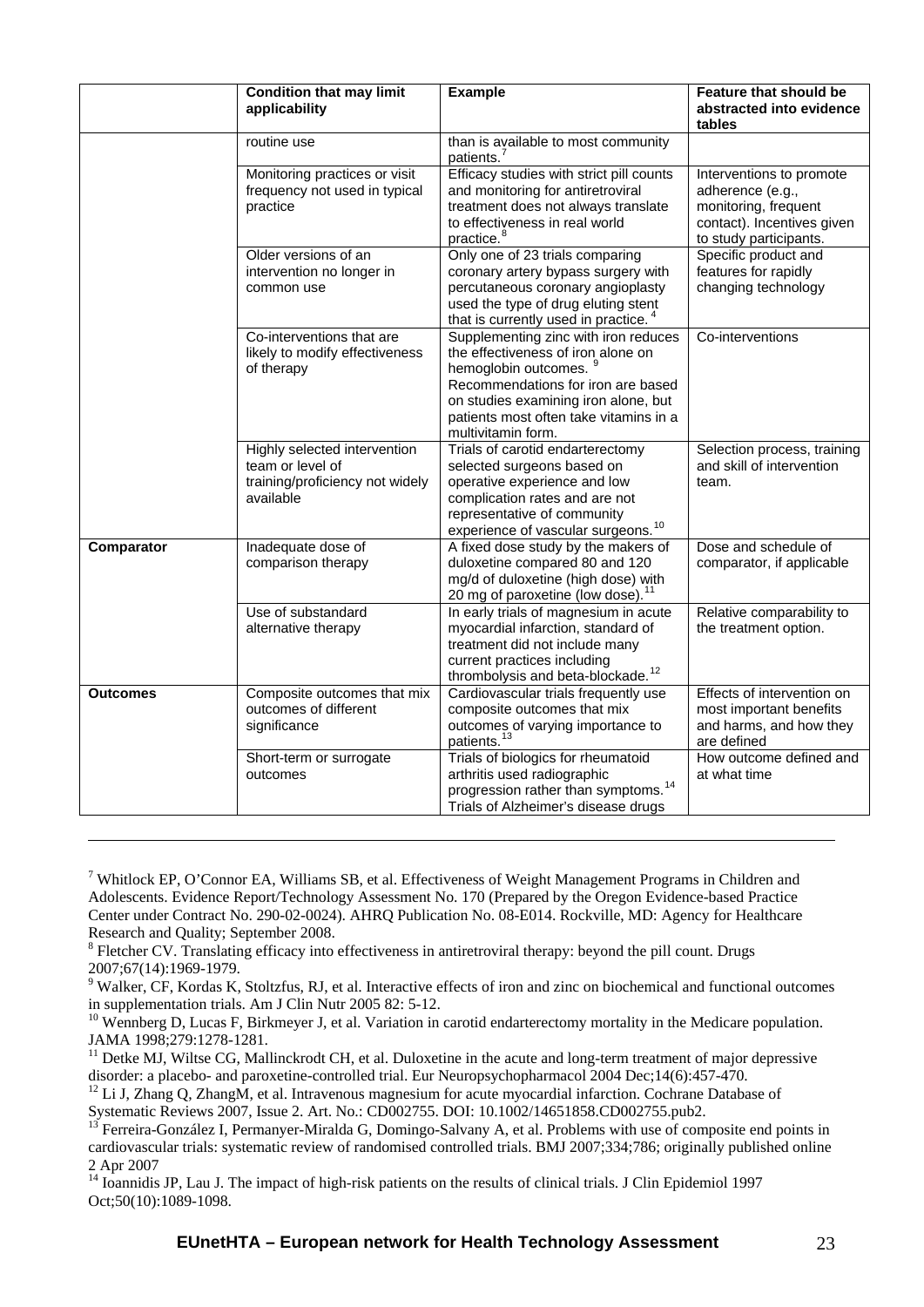|                | <b>Condition that may limit</b><br>applicability                                | <b>Example</b>                                                                                                                                                                                                                                                            | Feature that should be<br>abstracted into evidence<br>tables |
|----------------|---------------------------------------------------------------------------------|---------------------------------------------------------------------------------------------------------------------------------------------------------------------------------------------------------------------------------------------------------------------------|--------------------------------------------------------------|
|                |                                                                                 | primarily looked at changes in scales<br>of cognitive function over 6 months<br>which may not reflect their ability to<br>produce clinically important changes<br>such as institutionalization rates. <sup>15</sup>                                                       |                                                              |
| <b>Setting</b> | Standards of care differ<br>markedly from setting of<br>interest                | Studies conducted in China and<br>Russia examined the effectiveness of<br>self breast exams on reducing breast<br>cancer mortality, but these countries<br>do not routinely have concurrent<br>mammogram screening as is<br>available in the United States. <sup>16</sup> | Geographic setting                                           |
|                | Specialty population or level<br>of care differs from that seen<br>in community | Early studies of open surgical repair<br>for abdominal aortic aneurysms<br>found an inverse relationship<br>between hospital volume and short-<br>term mortality.                                                                                                         | Clinical setting (e.g.<br>referral center vs.<br>community)  |

1

<span id="page-23-0"></span><sup>&</sup>lt;sup>15</sup> Hansen RA, Gartlehner G, Kaufer D, et al. Drug class review of Alzheimer's drugs. Final report. 2006. Available at: http://www.ohsu.edu/drugeffectiveness/reports/final.cfm.

<span id="page-23-1"></span><sup>&</sup>lt;sup>16</sup> Humphrey L, Chan BKS, Detlefsen S, et al. Screening for Breast Cancer. Prepared by Oregon Health Sciences University under Contract No. 290-97-0018. Rockville, MD. Agency for Healthcare Research and Quality; August 2002.

<span id="page-23-2"></span><sup>&</sup>lt;sup>17</sup> Wilt TJ, Lederle FA, MacDonald R, et al. Comparison of Endovascular and Open Surgical Repairs for Abdominal Aortic Aneurysm. Evidence Report/Technology Assessment No. 144. (Prepared by the University of Minnesota Evidence-based Practice Center under Contract No. 290-02-0009.) AHRQ Publication No. 06-E017. Rockville, MD: Agency for Healthcare Research and Quality; August 2006.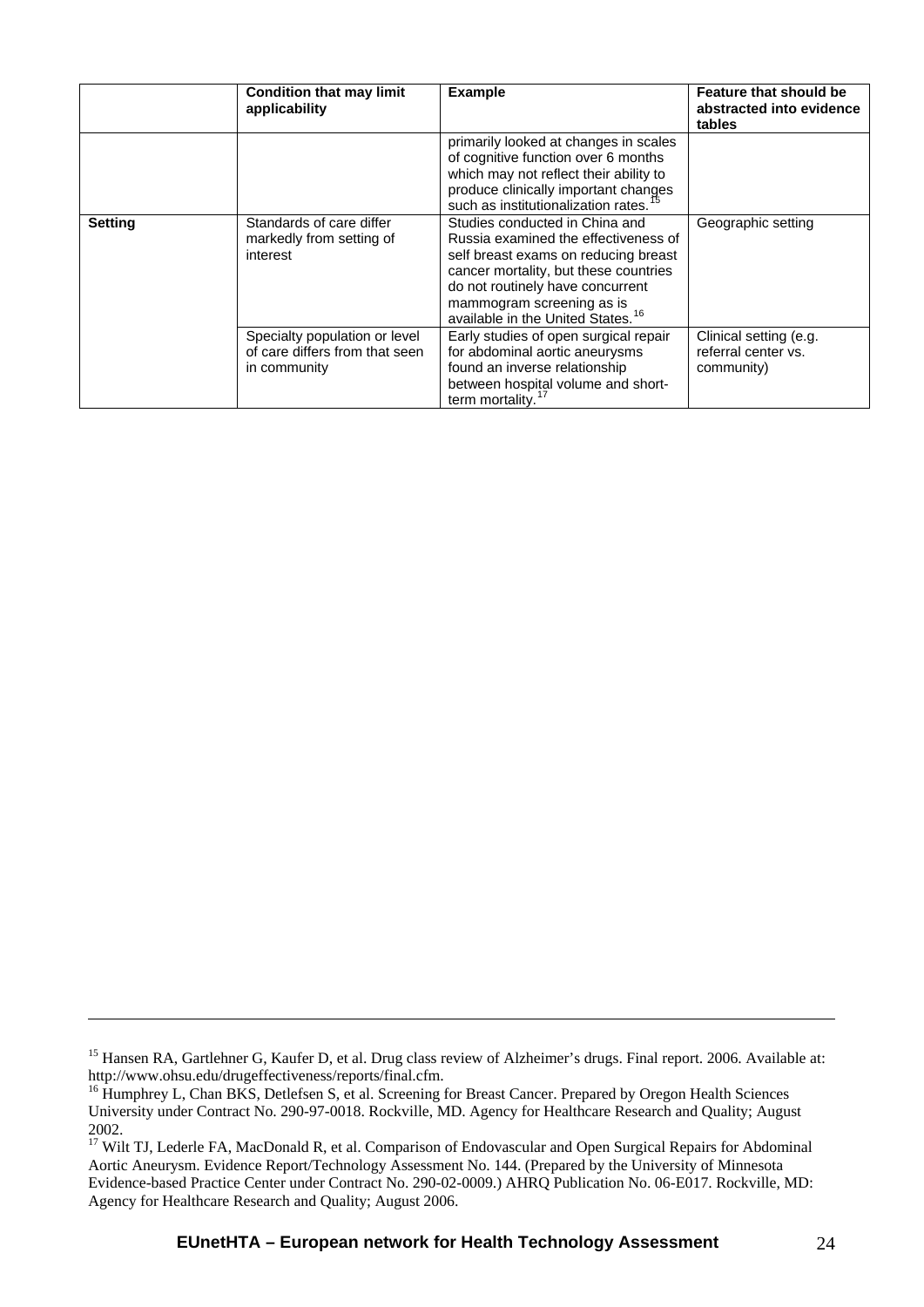# <span id="page-24-0"></span>**Annexe 2. Statistical methods**

As it is unlikely that within the timeframe of an HTA (especially a rapid assessment) assessors will have the opportunity to do these type of analyses/models, this section below will focus on how assessors can interpret analysis/models that are already published. Meta-analysis and estimate of the effect model are not concurrent approach. Rather, whenever it is possible (i.e. a batch of clinical trials is available or predefined, not overlapping sub-groups), a preferred strategy is to perform first a meta-analysis (with at least two types of criteria, e.g. relative risk and rate difference,), and then to estimate the effect model with the (pooled) individual data.

#### *Effect model*

The expected effect of a treatment is a decrease of incidence of an event caused by the illness, i.e. mortality and/or morbidity. The effect model of a treatment (effect) is the relation between the incidence '*Rc'* of the event in the patients who do not receive the treatment and the incidence '*Rt*' of this event in the same population of treated patients. This relation may be written:  $Rt = f(Rc, \theta)$ where  $\theta$  indicates it is treatment dependent.

When RCTs are available on a treatment, this relation should be explored to help identify good responders to this treatment. When a single trial has been achieved, exploring the effect model requires access to individual data.

Often, this relation is assumed to be linear, most of the time multiplicative  $(Rt = Rc \times \theta)$  – when there is no natural threshold. Treatment effect  $\theta$  is estimated in this first case by a relative risk. The effect of a treatment that has both favourable and iatrogenic effects can be modelled with use of a mixed linear model (*Rt* = k *Rc* + b) that combines multiplicative and additive effects (Boissel *et al.* 1993).

Effect model can be graphically illustrated with *Rc* and *Rt* respectively on the x and y axes (see Figure 1 and Figure 2). Trial results are plotted by dots of coordinates (x=*Rc* , y=*Rt*). Dots represent either a trial or a patient. Figures are divided in two areas, one below the *Rt* = *Rc* line corresponding to a beneficial treatment effect and one above the *Rt* = *Rc* line where treatment is harmful. One approach still used in medical literature to assess effect model is to compute the weighted least squares regression line.



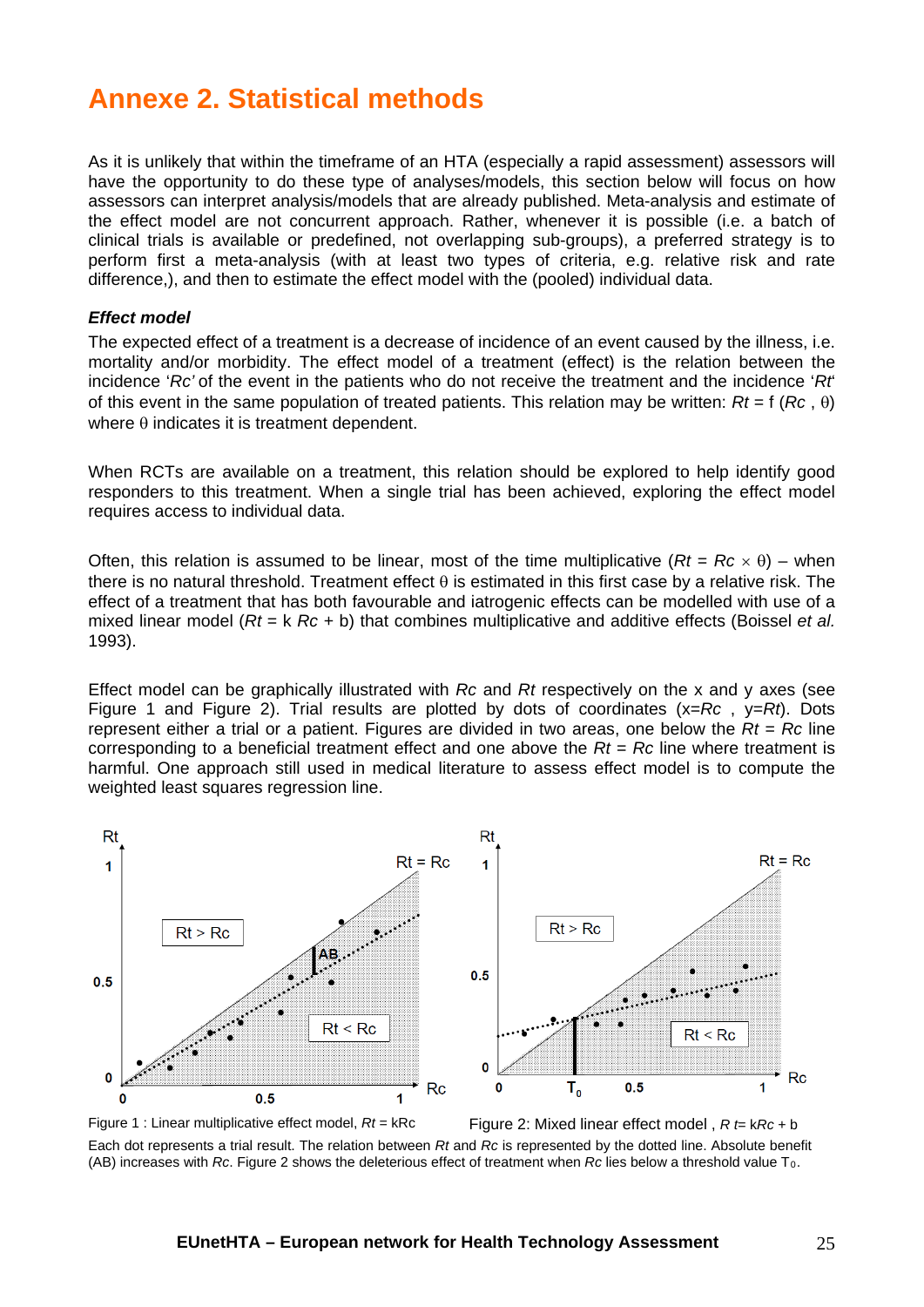Linear models are simple to use but may not always be plausible given the complexity of the biological mechanisms involved in a treatment effect. It has therefore been proposed to integrate in the model other covariates such as the characteristics of patients other than those included in *Rc*, like phenotype- or genotype-derived variables (Boissel et al*.* 2008). Effect model may thus be written:  $Rt = f(Rc, \theta, X)$  with X, a vector of characteristics of patients. Relevant individual patient data at baseline are therefore needed to explore the effect model. When the effect model is estimated from individual data (from a single trials or pooled from all trials), the *Rc* and *Rt* are obtained as prediction with appropriate statistical techniques rather than as frequency when aggregated data from all trials are used.

Boissel et al*.* identified three mechanisms of action of a therapy they believed to cover the whole possible modes of action of a treatment: 1) alteration of the circumstances leading to the disease occurrence, 2) alteration of a causal risk factor and 3) alteration of the intimate mechanism of the disease. For each mechanism of action, a therapeutic effect model was developed and a simulation study performed. A linear relationship between *Rt* and *Rc* was found only for the first mechanism of action. In the two other cases, the predicted effect model was curvilinear suggesting specific interactions between treatment and individuals (see Figure 3).



Figure 3. Simulated effect model for a mechanism of action that is alteration of a causal risk (the treatment acts on a causal risk factor). The value of *Rc* is directly affected through the mechanism that causes the risk. Each dot represents a subject. For a given value of *Rc* ordinates of dots differ by the values of *X*. The absolute benefit predictable for a patient is the length between the corresponding dot ordinate and the line 0,0-1,1 [extract from Boissel *et al*. 2008]

The above examples illustrate the importance of exploring the effect model, i.e. the relation between baseline risk and treatment effect, to select patients to be treated. This relationship is often investigated in meta-analyses as it provides a possible explanation of between-study heterogeneity (Sharp et al*.* 2000, Thompson et al*.* 1997). Indeed, one major criticism of these statistical methods is that they combine results from trials with very different patient characteristics and designs (Engels et al. 2000). Thus, exploring sources of heterogeneity is a key issue to assess whether observed differences in treatment effects can be explained by trial-level characteristic. For example patient age or other patient characteristics may influence the baseline risk so that treatment effect may be over- or underestimated when applying the results of a trial to other patients.

Techniques and outcomes are not the same when effect model estimate is obtained from aggregated or from individual data. In the latter case, pooling data from all the trials is even better than working on a single data set. It allows more precise estimates and more relevant model validation. As a third option, the effect model can be obtained from simulation with a mathematical model of the disease and drug interactions with the body. This allows to taking into account patient descriptors that are potential treatment effect modulators that have not been measured in clinical trials.

Although statistical tools are the same as for multivariate statistical analysis of data, in effect model estimate they are not used with the same approach (adapted analytical strategy).

In conclusion, an effect model is a quantitative method that allows knowing how the treatment benefit varies according to certain patient characteristics, in order to assess treatment effect in a specific population of patients. For a health technology assessor, information on effect model may be available from meta-analyses, in particular in the section that explores sources of heterogeneity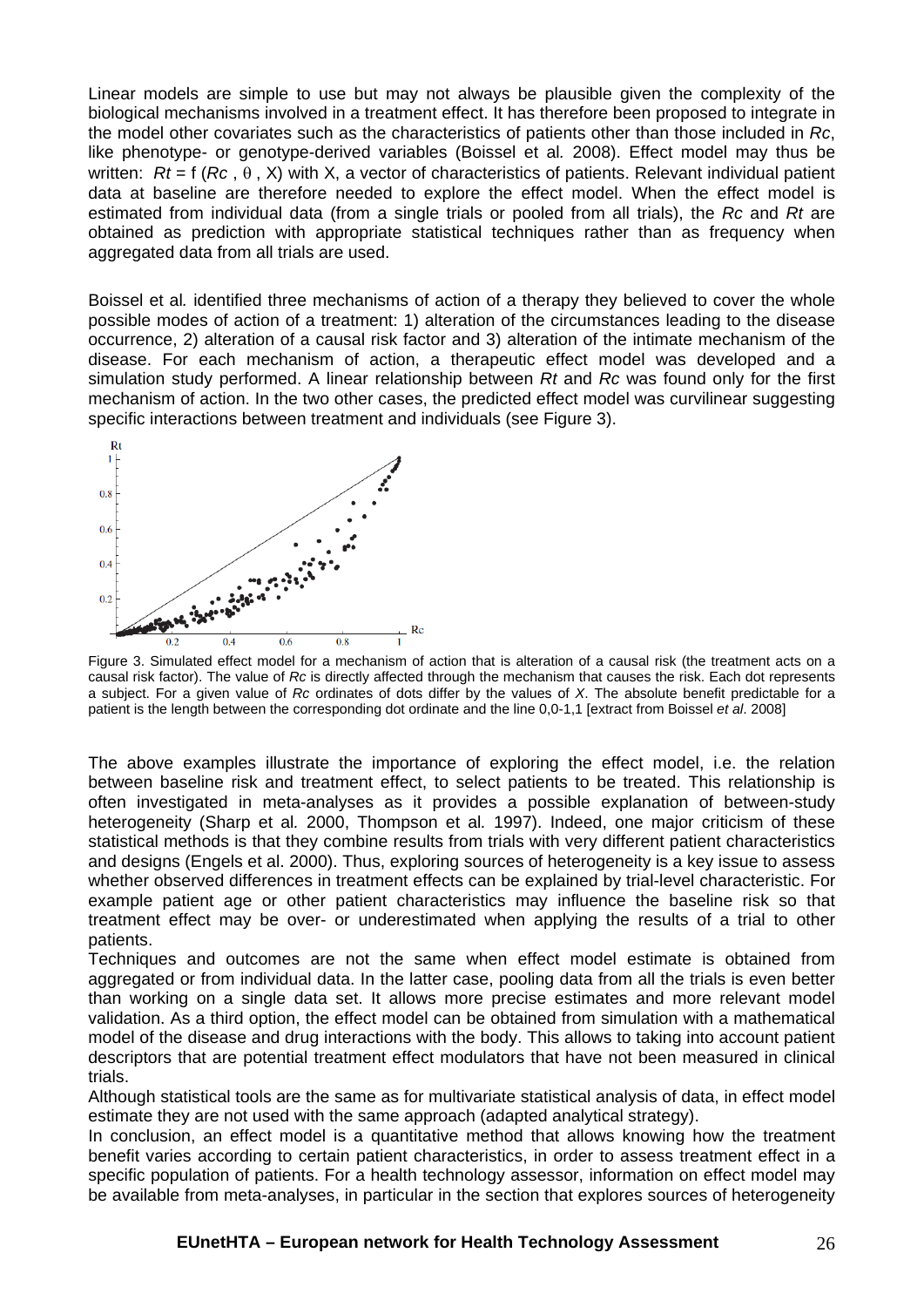between included trials. Though the approach consisting in computing the weighted least squares regression line of the *Rt*-*Rc* plot is still used in medical literature, more appropriate approaches that take into account either biological interactions between baseline characteristics of patients and treatment effect (Boissel et al*.* 2008, Wang et al. 2009) or measurement errors of treatment effect and baseline risk estimations (Arends et al*.* 2000) have been developed and should be preferred.

### *Meta-analysis*

Meta-analysis allows to examine the relationship between cross-study variability in effects and study characteristics that represent dimensions of potential applicability such as subject characteristics, organizational and geographic setting, research context etc. Two statistical approaches explore the applicability in meta-analysis: the heterogeneity between studies and multivariate modelling to determine relevant features that influence treatment effects. The later requires individual data. Seeking for treatment size modulators is more effective with meta-analysis on individual data, either from a single trial or from pooled trials.

### o Heterogeneity

Although the RCT is regarded as the 'gold standard' in terms of evaluating the efficacy of interventions, it is susceptible to challenges to its external validity if those participating are unrepresentative of the reference population for whom the intervention in question is intended. But in most RCTs, subjects are selected randomly and representativity is not assessed. Design, intervention and setting characteristics are also specifically selected. With several different RCTs on the same intervention, the key question is whether effects vary between RCTs and, if so, how it is related to study characteristics. When variation of treatment effects across studies is plausible, lack of applicability should be a serious concern.

Meta-analysis of multiple studies with good internal validity can thus be characterized as an empirical study of the applicability of intervention. A significant heterogeneity indicates an interaction between treatment effects and characteristics of studies (e.g. population, treatment, design characteristics). The usual way of assessing whether a set of single studies are heterogeneous is by means of the *Q* test. However, the *Q* test only informs about the presence *versus* the absence of heterogeneity, but it does not report on the extent of such heterogeneity. Recently, the *I*2 index has been proposed to quantify the degree of heterogeneity in a metaanalysis. In practice, power of such test is often limited by a small number of studies. In case of heterogeneity, it should be investigated further to reveal its sources which could be related to population, treatment or setting and affects applicability. And with significant heterogeneity, estimation of effect size with random effect is preferable than fixed model. Heterogeneity can also be explored within a trial. The same techniques as above are used. The issue is sub-grouping of patients. "Natural" sub-groupings are centres, countries, scores of disease severity, age groups…

### o Multivariate Modelling

Identification of any features of population or intervention that modify treatment effects could be done by multivariate models allowing prediction of treatment effect for given scenarios of characteristics within each individual study (or by subgroup analysis). In meta-analysis, a study level meta-regression adjusted for potential confounding by study features could be done to identify study characteristics related to effect size. But design differences are often confounded with the substantive variables most relevant for applicability. Thus, to address applicability, construction of multivariate models allowing to predict treatment effect for a given scenario of characteristics of population, intervention, setting, etc. requires a relatively large number of diverse studies providing adequate information on the relevant study features. Alternatively, if metaanalysis based on individual-patient data is generally more powerful in terms of statistical unit, it rarely allows completeness and is often limited by lack of relevant variables and unavailability of individual data from some trials. Thus, this method may reduce the number of diverse studies compare to meta-analysis on summarized data and this diversity is particularly important to address applicability, unless cooperation across academic teams and with companies permits to bring in all the available data.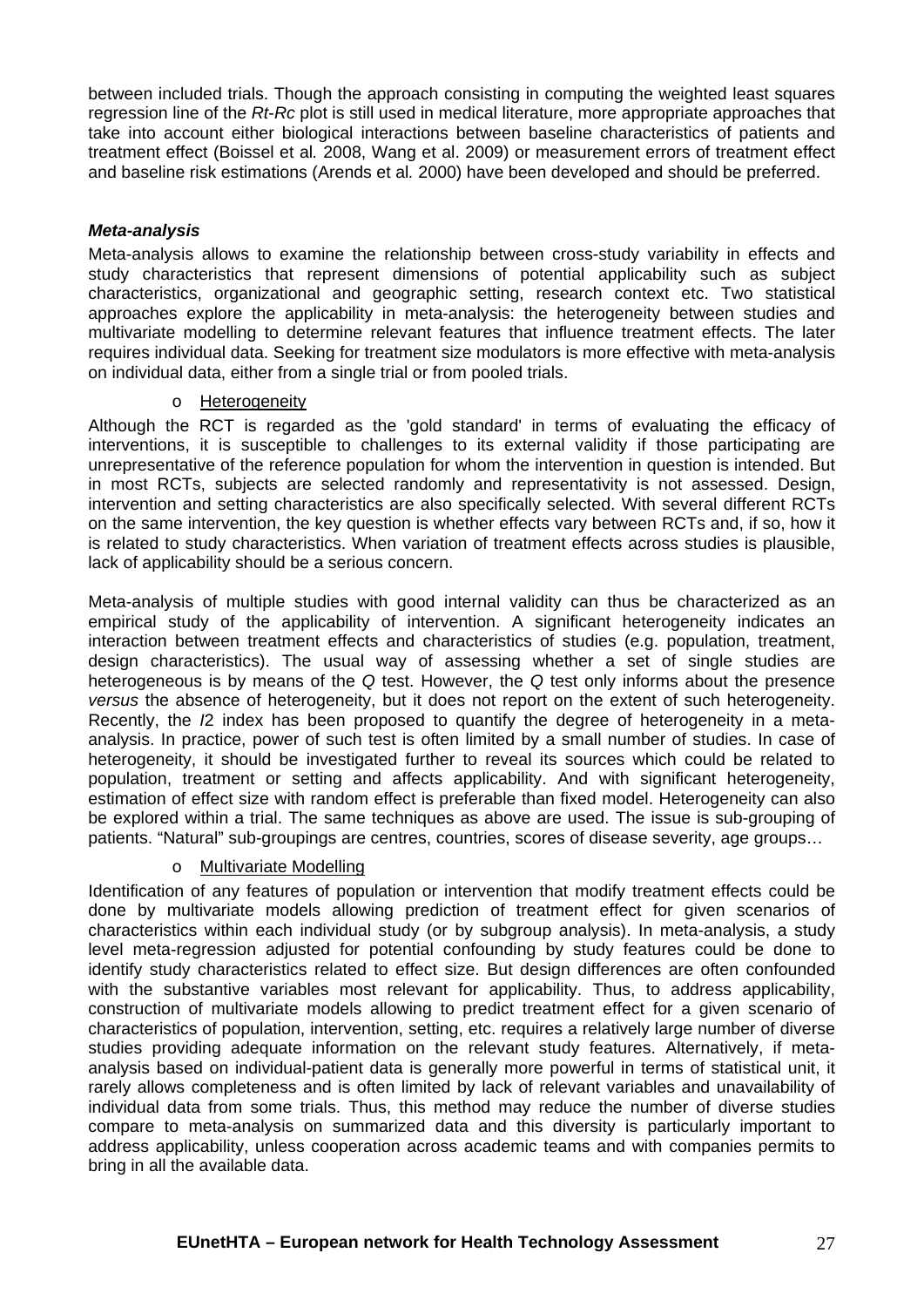Both method and practice of meta-analysis should be improved with greater attention to the applicability of study results and the systematic multivariate relationships between study characteristics and the effect sizes reported in those studies. But meta-analysis with RCT does not allow to explore all determinants of the applicability and its power is often limited by a small number of studies.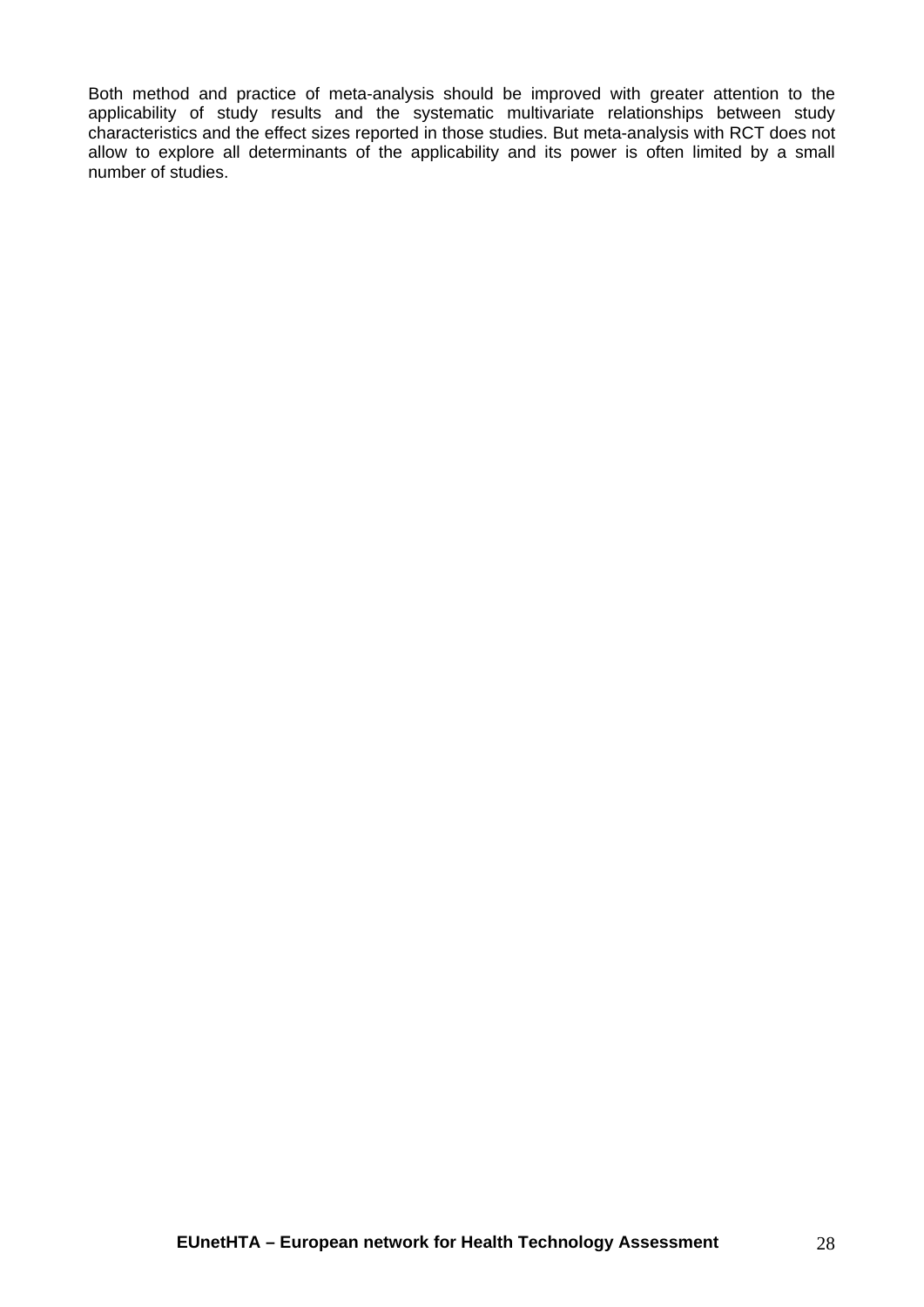# <span id="page-28-0"></span>**Annexe 3. Methods and results of literature search**

A literature review has been conducted with the aim of locating studies that provide recommendations of assessing the applicability of trial results.

## <span id="page-28-1"></span>*Keywords*

The following keywords have been included in the search:

- effect model
- extrapolation
- real world
- real life
- effectiveness
- external validity
- generalizability/generalisability
- applicability
- transposability
- technology assessment
- relative effectiveness
- comparative effectiveness
- clinical Trials as Topic

## <span id="page-28-2"></span>*Search engines and sources of information*

The following databases and websites have been searched:

Databases:

- Embase
- **Medline**
- Centre for Reviews and Dissemination, University of York

Websites:

- Agency for Healthcare Research and Quality (AHRQ)
- National Guideline Clearinghouse
- International Society For Pharmacoeconomics and Outcomes Research (ISPOR)
- HTAi
- EMA

 $\overline{a}$ 

- Google and Google Scholar
- ScienceDirect
- The Cochrane Collaboration
- The Cochrane Methodology Register
- Wiley-Interscience

The following guidelines (in English) of health technology assessment/reimbursement agencies have been included in the search<sup>[18](#page-28-3):</sup>

- Agency for Health Technology Assessment in Poland (AHTAPol)
- Canadian Agency for Drugs and Technologies in Health (CADTH)
- Danish Centre for Health Technology Assessment (DACEHTA)
- Health Information & Quality Authority (HIQA)
- Institute for Quality and Efficiency in Health Care (IQWIG)

<span id="page-28-3"></span><sup>&</sup>lt;sup>18</sup> The guidelines were identified in the Background review on Relative Effectiveness Assessment of Pharmaceuticals of WP5 (Kleijnen et al. 2011)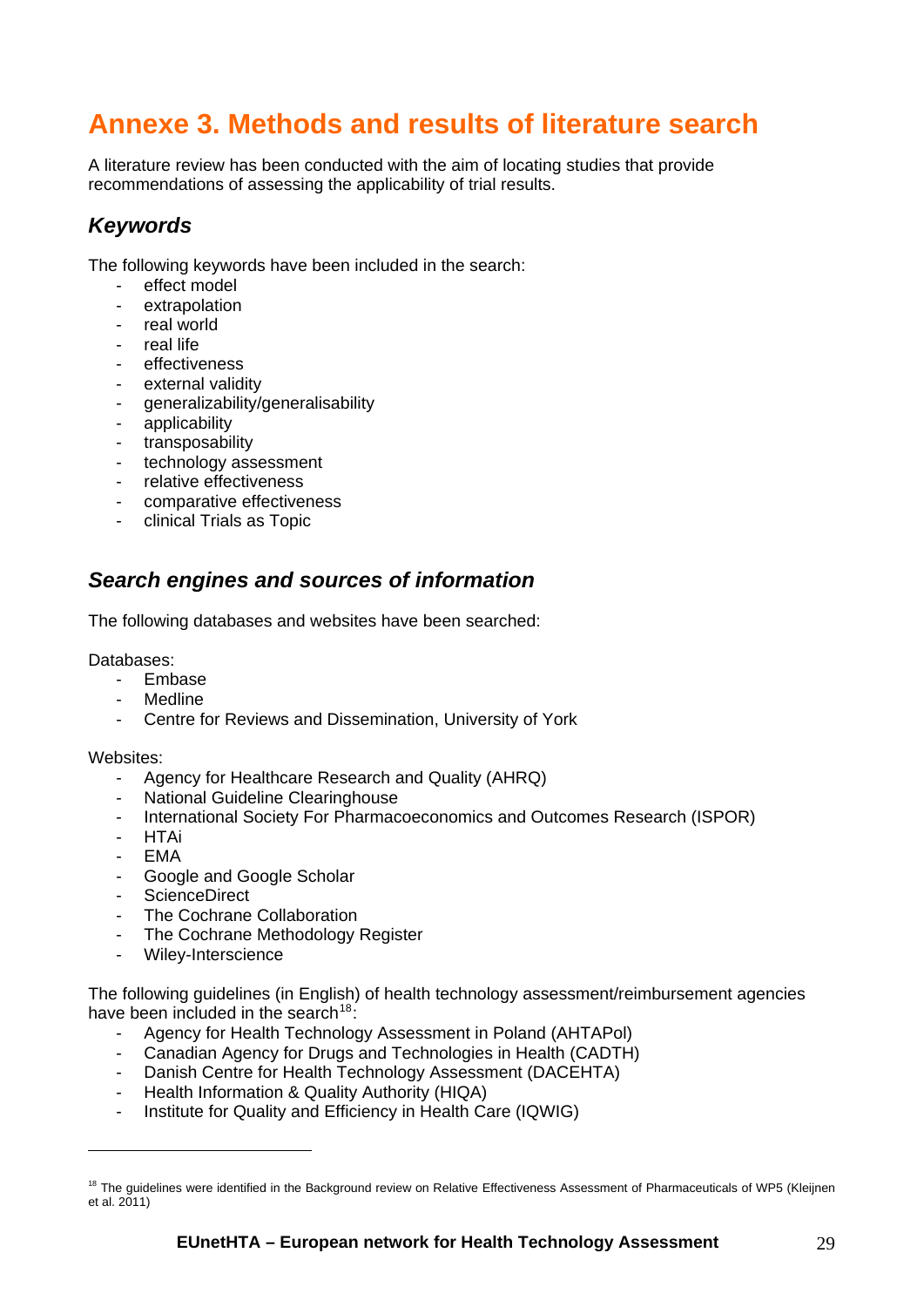- National Institute for Health and Clinical Excellence (NICE)
- Pharmaceutical Benefits Advisory Committee (PBAC)
- The New Zealand Pharmaceutical Management Agency (PHARMAC)
- Dental and Pharmaceutical Benefits Agency (TLV)

In addition we have hand searched references cited in relevant documents.

## <span id="page-29-0"></span>*Inclusion and non-inclusion criteria*

The following inclusion criteria were applied to:

- Where time limits could be specified (e.g. PubMed) the database searches were limited to the period 1995/01/01 to 2011/05/04.
- Publication written in English
- Critical analysis of methods to determine the applicability
- General reflections and theoretical considerations

The following exclusion criteria were applied:

- Letters
- Studies on specific interventions and/or indications

## <span id="page-29-1"></span>*Results of search*

The search in Medline, Embase, the Cochrane Methodology Registry and Google Scholar resulted in 273 references. Based on a first selection, based on title and abstract, we retained 20 references of which the full text was obtained. Selection based on full texts reduced the number of relevant papers to 11. In addition, 12 articles we identified trough hand searching of references.

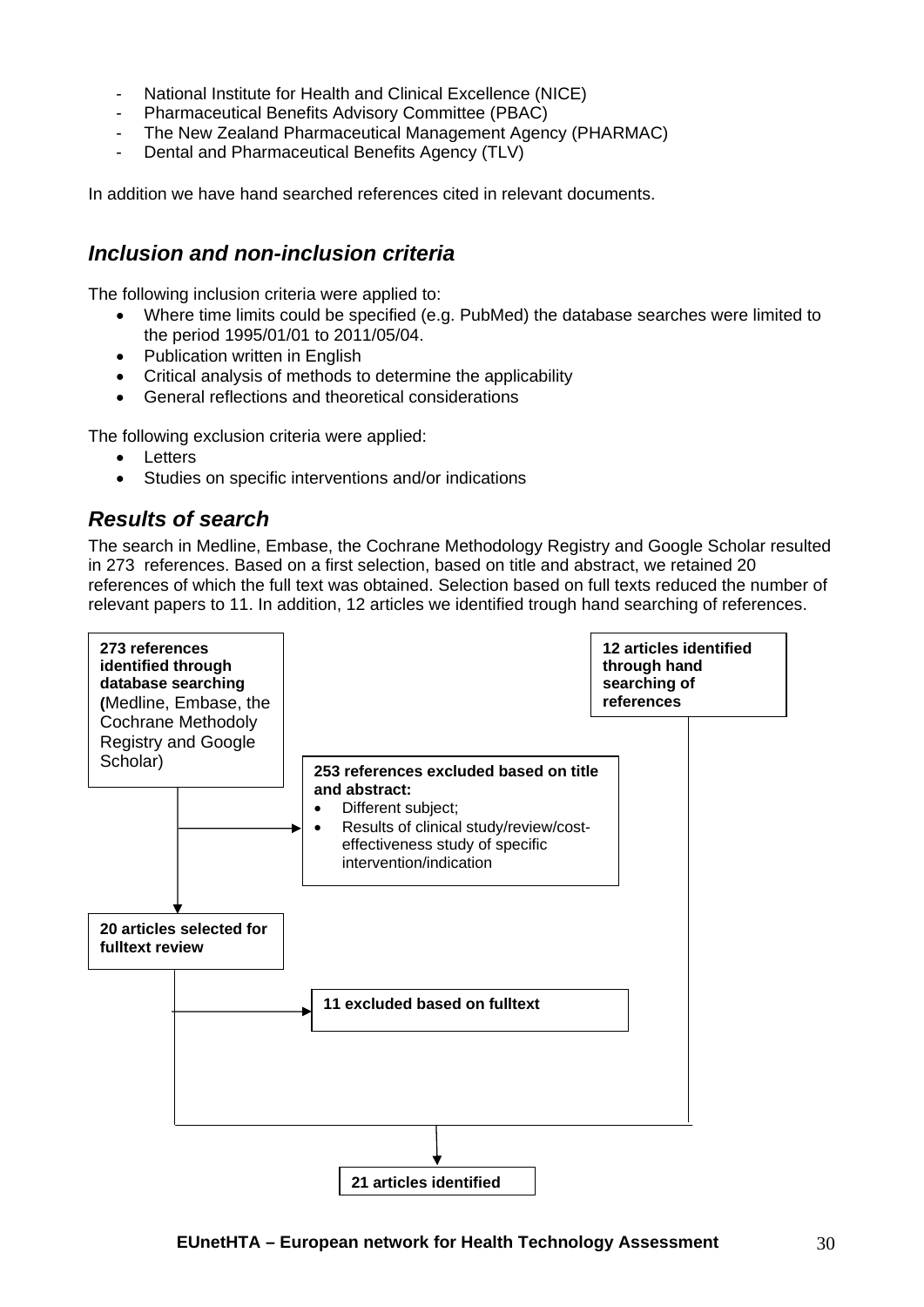# <span id="page-30-0"></span>**Annexe 4. Overview of lists with criteria to determine the applicability**

| Seale et al.<br>2004               | Flather et al.<br>2006     | Rothwell et al. 2006          | Dekkers et al.<br>2009          | Julian et al.<br>1997 | Green et al. 2006        |
|------------------------------------|----------------------------|-------------------------------|---------------------------------|-----------------------|--------------------------|
| Is the patient                     | <b>Patient</b>             | Setting of the trial          | Are the                         | <b>Patients</b>       | <b>Reach and</b>         |
| population                         | selection                  | (health-care system,          | eligibility                     | studied               | representativeness       |
| representative                     | (Differences               | country, recruitment from     | criteria a proper               | Where the             | A. Participation: Are    |
| of the broad                       | relating to                | primary, secondary, or        | reflection of the               | patients              | there analyses of the    |
| target group?                      | baseline                   | tertiary care, selection of   | study                           | included in the       | participation rate       |
| (inclusion and                     | characteristics            | participating centres,        | population?                     | trial adequately      | among potential          |
| exclusion                          | such as age,               | selection of participating    | (selection of                   | representative        | (a) settings, (b)        |
| criteria and                       |                            | clinicians)                   |                                 | of the patients       | delivery staff, and (c)  |
|                                    | gender, and                |                               | study population,               | to be                 |                          |
| baseline data)                     | severity of<br>disease are | <b>Selection of patients</b>  | run-in period,<br>participating | encountered in        | patients<br>(consumers)? |
|                                    |                            |                               |                                 |                       |                          |
| <b>Participant</b><br>flow diagram | likely to occur)           | (method of                    | centres)                        | normal clinical       | B. Target audience: Is   |
|                                    |                            | prerandomisation              |                                 | practice?             | the intended target      |
| (analysis of                       | <b>Study design</b>        | diagnosis and                 | Do temporal,                    | Where the             | audience stated for      |
| patients that                      | and validity               | investigation, eligibility    | ethnical and                    | eligibility           | adoption (at the         |
| were eligible,                     | of results                 | criteria, exclusion criteria, | geographical                    | criteria too          | intended settings        |
| but not                            | (low                       | placebo run-in period,        | differences                     | narrow or too         | such as worksites,       |
| included)                          | compliance                 | treatment run-in period,      | between study                   | broad?                | medical offices, etc.)   |
|                                    | rate,                      | 'enrichment' strategies,      | population and                  | In/exclusion          | and application          |
| Screening                          | unacceptable               | ratio of randomised           | target                          | criteria should       | (at the individual       |
| logs (analysis                     | rate of serious            | patients to eligible          | populations                     | clearly be            | level)?                  |
| of criteria for                    | unwanted                   | nonrandomised patients in     | translate in to a               | stated. Are           | C.                       |
| excluding                          | side                       | participating centres,        | limited                         | women, elderly,       | Representativeness-      |
| patients)                          | effects, flaws             | proportion of patients who    | generalisability?               | comorbitities.        | Settings: Are            |
|                                    | in the                     | declined randomisation);      | (temporal                       | risks well            | comparisons made of      |
| <b>Comorbidities</b>               | randomisation              |                               | aspects, ethnical               | represented?          | the similarity of        |
| (comparison of                     | process, 'Per              | <b>Characteristics of</b>     | aspects,                        |                       | settings in study to     |
| comorbities in                     | protocol' or               | randomised patients           | geographical and                | Where                 | the intended target      |
| trials groups vs                   | 'on treatment'             | (baseline clinical            | socio-economic                  | adequate steps        | audience of program      |
| target patient                     | analyses and               | characteristics, racial       | aspects)                        | taken to ensure       | settings-or              |
| population)                        | fraud or                   | group, uniformity of          |                                 | a high                | to those settings that   |
|                                    | scientific                 | underlying pathology,         | Can study                       | proportion of         | decline to participate?  |
| <b>Subgroup</b>                    | misconduct)                | stage in the natural history  | results be                      | eligible patients     | D.                       |
| analysis (in                       |                            | of their disease, severity    | generalized                     | was                   | Representativeness-      |
| large clinical                     | <b>Application</b>         | of disease, comorbidity,      | beyond the                      | randomised?           | Individuals: Are         |
| trials it is                       | of the                     | absolute risks of a poor      | eligibility                     | How do                | analyses conducted       |
| possible to                        | treatment                  | outcome in the control        | criteria? (age,                 | randomised            | of the similarity        |
| have reliable                      | (competence)               | group)                        | co-morbidities)                 | patients with         | and differences          |
| subgroup                           | and                        |                               |                                 | those who are         | between patients,        |
| analyses which                     | experience of              |                               | Do differences                  | not randomised        | consumers, or other      |
| may help                           | clinicians as              | Difference between trial      | in treatment                    | (eligible vs          | subjects who             |
| prescribers to                     | well as the                | protocol and routine          | setting translate               | noneligible?)         | participate              |
| relate the trial's                 | health care                | practice (trial intervention, | into possible                   |                       | versus either those      |
| findings more                      | setting should             | timing of treatment,          | differences in                  | Was the setting       | who decline, or the      |
| closely to                         | be taken into              | appropriateness/relevance     | treatment                       | of the trial and      | intended target          |
| patients for                       | account)                   | of control intervention,      | effects?                        | the manner of         | audience?                |
| whom they are                      |                            | adequacy of nontrial          | (treatment                      | patient               |                          |
|                                    |                            | treatment-both intended       |                                 | selection             |                          |
| trying to select                   |                            | and actual, prohibition of    | physicians,                     |                       | Program or policy        |
| appropriate                        |                            |                               | treatment setting,              | appropriate?          | implementation and       |
| therapies)                         |                            | certain nontrial              | administrative                  | Were the              | adaptation               |
|                                    |                            | treatments, therapeutic or    | policy)                         | eligibility           | A. Consistent            |
|                                    |                            | diagnostic advances since     |                                 | criteria too          | implementation: Are      |
|                                    |                            | was performed)                |                                 | narrow or too         | data presented on        |
|                                    |                            |                               |                                 | broad? Have           | level and quality of     |
|                                    |                            | <b>Outcome measures and</b>   |                                 | the authors           | implementation of        |
|                                    |                            | follow-up (clinical           |                                 | inappropriately       | different program        |
|                                    |                            | relevance of surrogate        |                                 | extrapolated          | components?              |
|                                    |                            | outcomes, clinical            |                                 | their findings to     | B. Staff expertise: Are  |
|                                    |                            | relevance validity and        |                                 | types of              | data presented on the    |
|                                    |                            | reproducibility of complex    |                                 | patients that         | level of training or     |
|                                    |                            | scales, effects of            |                                 | were not              | experience               |
|                                    |                            | intervention on most          |                                 | adequately            | required to deliver the  |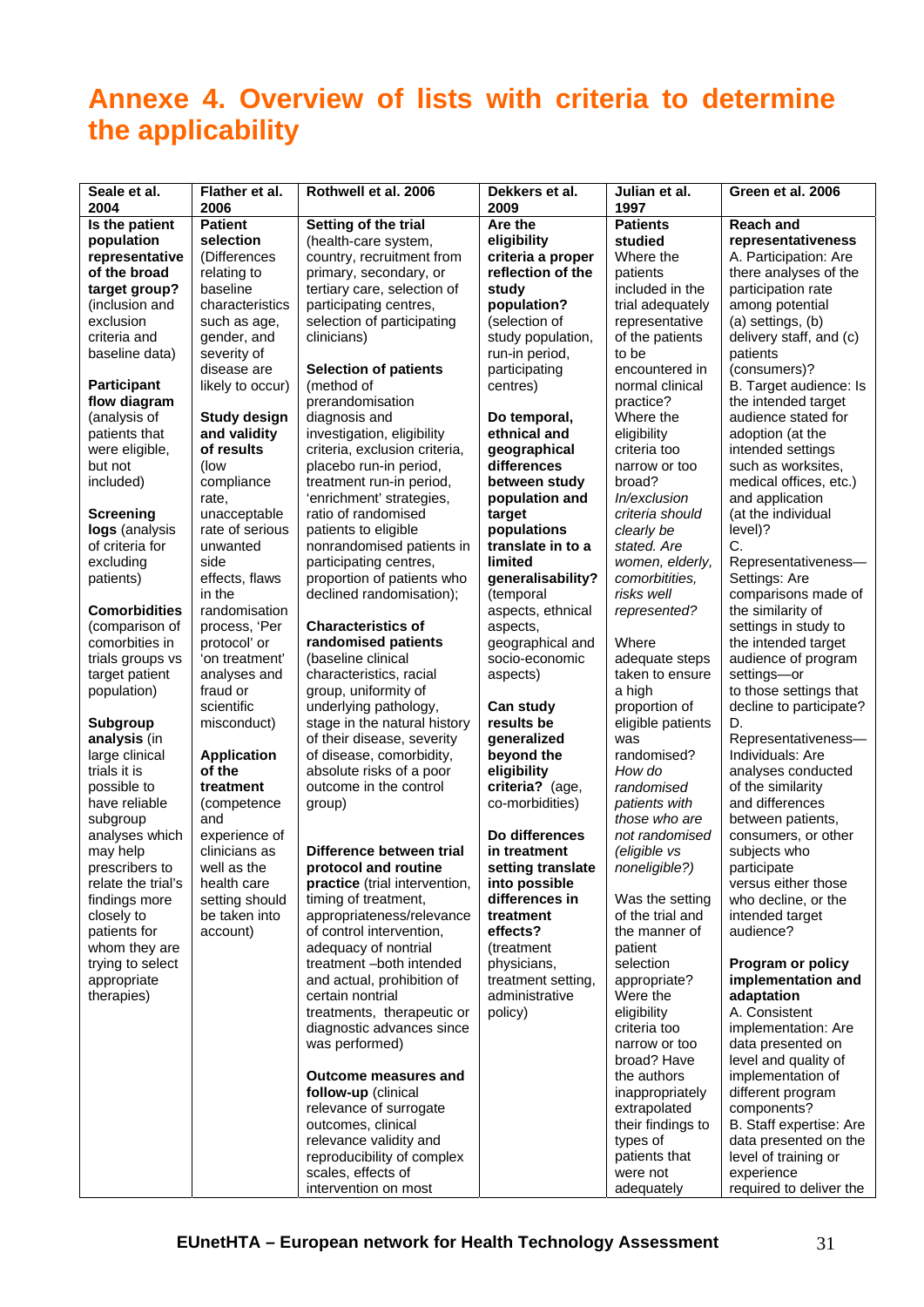| Seale et al.<br>2004 | Flather et al.<br>2006 | Rothwell et al. 2006                               | Dekkers et al.<br>2009 | Julian et al.<br>1997             | Green et al. 2006                      |
|----------------------|------------------------|----------------------------------------------------|------------------------|-----------------------------------|----------------------------------------|
|                      |                        | treatment components,                              |                        | presented?                        | program or quality of                  |
|                      |                        | Who measured outcome,                              |                        |                                   | implementation by                      |
|                      |                        | Use of patient-centred                             |                        | <b>Treatments</b>                 | different types of                     |
|                      |                        | outcomes, Frequency of                             |                        | Were the                          | staff?                                 |
|                      |                        | follow-up, Adequacy of the                         |                        | treatments                        | C. Program                             |
|                      |                        | length of follow-up)                               |                        | under                             | adaptation: Is                         |
|                      |                        |                                                    |                        | comparison,                       | information reported                   |
|                      |                        | Adverse effects of                                 |                        | including dose                    | on the extent to which                 |
|                      |                        | treatment (Completeness                            |                        | schedule,                         | different                              |
|                      |                        | of reporting of relevant                           |                        | duration of                       | settings modified or                   |
|                      |                        | adverse effects, Rates of                          |                        | treatment,                        | adapted the program                    |
|                      |                        | discontinuation of                                 |                        | noncompliance,                    | to fit their setting?                  |
|                      |                        | treatment, Selection of                            |                        | and the control                   | D. Mechanisms: Are                     |
|                      |                        | trial centres and/or<br>clinicians on the basis of |                        | group regimens                    | data reported on the                   |
|                      |                        | skill or experience,                               |                        | (placebo or<br>standard           | process(es) or<br>mediating variables  |
|                      |                        | Exclusion of patients at                           |                        | treatment)                        | through which the                      |
|                      |                        | risk of complications,                             |                        | appropriate for                   | program or policy                      |
|                      |                        | Exclusion of patients who                          |                        | normal clinical                   | achieved its effects?                  |
|                      |                        | experienced adverse                                |                        | practice and                      |                                        |
|                      |                        | effects during a run-in                            |                        | determining                       | <b>Outcomes for</b>                    |
|                      |                        | period, Intensity of trial                         |                        | future                            | decision making                        |
|                      |                        | safety procedures)                                 |                        | treatment                         | A. Significance: Are                   |
|                      |                        |                                                    |                        | policy in such                    | outcomes reported in                   |
|                      |                        |                                                    |                        | patients.                         | a way that can be                      |
|                      |                        |                                                    |                        | e.g. if treatment                 | compared to either                     |
|                      |                        |                                                    |                        | duration in the                   | clinical guidelines or                 |
|                      |                        |                                                    |                        | study was                         | public health goals?                   |
|                      |                        |                                                    |                        | relatively short                  | <b>B.</b> Adverse                      |
|                      |                        |                                                    |                        | then                              | consequences: Do                       |
|                      |                        |                                                    |                        | extrapolation to                  | the outcomes                           |
|                      |                        |                                                    |                        | longer duration<br>(e.g chronic   | reported include<br>quality of life or |
|                      |                        |                                                    |                        | conditions) may                   | potential negative                     |
|                      |                        |                                                    |                        | not be justified.                 | outcomes?                              |
|                      |                        |                                                    |                        | If details are                    | C. Moderators: Are                     |
|                      |                        |                                                    |                        | lacking on                        | there any analyses of                  |
|                      |                        |                                                    |                        | actual drug use                   | moderator effects-                     |
|                      |                        |                                                    |                        | <i>(departures</i>                | including of                           |
|                      |                        |                                                    |                        | from scheduled                    | different subgroups of                 |
|                      |                        |                                                    |                        | dose) then                        | participants and types                 |
|                      |                        |                                                    |                        | applicability to                  | of intervention staff-                 |
|                      |                        |                                                    |                        | future patients                   | to                                     |
|                      |                        |                                                    |                        | will be unclear.                  | assess robustness                      |
|                      |                        |                                                    |                        |                                   | versus specificity of                  |
|                      |                        |                                                    |                        | Were all                          | effects?                               |
|                      |                        |                                                    |                        | aspects of                        | D. Sensitivity: Are                    |
|                      |                        |                                                    |                        | current good<br>clinical practice | there any sensitivity                  |
|                      |                        |                                                    |                        | adequately                        | analyses to assess<br>dose-response    |
|                      |                        |                                                    |                        | taken into                        | effects, threshold                     |
|                      |                        |                                                    |                        | account?                          | level, or point of                     |
|                      |                        |                                                    |                        | Ancillary                         | diminishing returns on                 |
|                      |                        |                                                    |                        | treatment                         | the resources                          |
|                      |                        |                                                    |                        | should be                         | expended?                              |
|                      |                        |                                                    |                        | clearly                           | E. Costs: Are data on                  |
|                      |                        |                                                    |                        | specified (in                     | the costs presented?                   |
|                      |                        |                                                    |                        | in/exclusion                      | If so, are standard                    |
|                      |                        |                                                    |                        | criteria but also                 | economic or                            |
|                      |                        |                                                    |                        | the actual                        | accounting methods                     |
|                      |                        |                                                    |                        | number of                         | used to fully account                  |
|                      |                        |                                                    |                        | patients                          | for costs?                             |
|                      |                        |                                                    |                        | receiving it).<br>The aim is to   | <b>Maintenance and</b>                 |
|                      |                        |                                                    |                        | make clear the                    | institutionalization                   |
|                      |                        |                                                    |                        | role of a new                     | A. Long-term effects:                  |
|                      |                        |                                                    |                        | treatment in the                  | Are data reported on                   |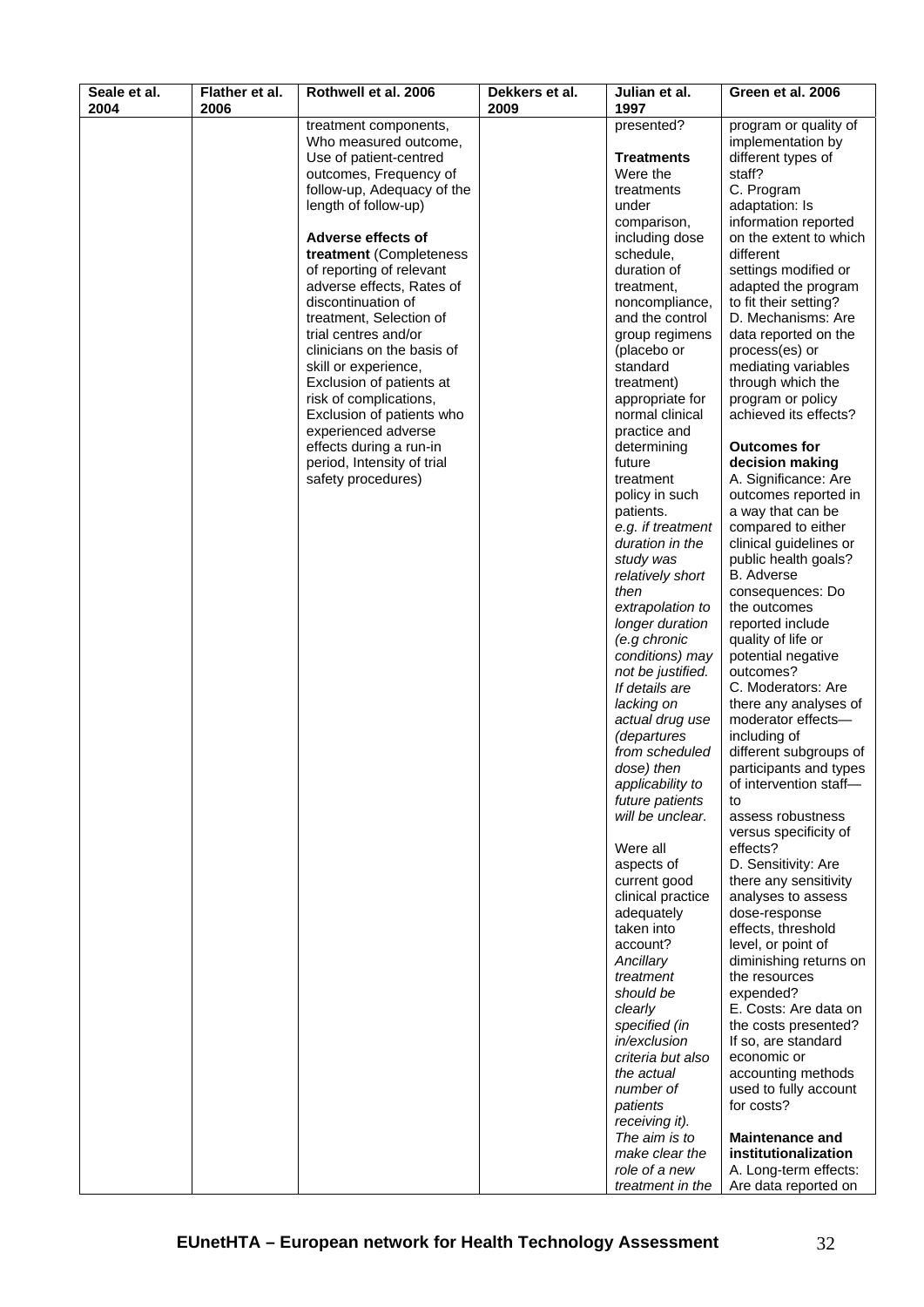| Seale et al. | Flather et al. | Rothwell et al. 2006 | Dekkers et al. | Julian et al.                | Green et al. 2006                          |
|--------------|----------------|----------------------|----------------|------------------------------|--------------------------------------------|
| 2004         | 2006           |                      | 2009           | 1997<br>context of other     | longer term effects, at                    |
|              |                |                      |                | existing                     | least 12 months                            |
|              |                |                      |                | treatments.                  | following treatment?                       |
|              |                |                      |                |                              | B. Institutionalization:                   |
|              |                |                      |                | <b>Outcome</b>               | Are data reported on                       |
|              |                |                      |                | measures and                 | the sustainability (or                     |
|              |                |                      |                | follow-up                    | reinvention or                             |
|              |                |                      |                | Were the<br>outcome          | evolution) of program<br>implementation at |
|              |                |                      |                | measure                      | least 12 months                            |
|              |                |                      |                | (endpoints,                  | after the formal                           |
|              |                |                      |                | indicators of                | evaluation?                                |
|              |                |                      |                | patient                      | C. Attrition: Are data                     |
|              |                |                      |                | response)                    | on attrition by                            |
|              |                |                      |                | appropriate for              | condition reported,                        |
|              |                |                      |                | reaching<br>overall          | and are analyses<br>conducted of the       |
|              |                |                      |                | conclusions                  | representativeness of                      |
|              |                |                      |                | about the                    | those who drop out?                        |
|              |                |                      |                | treatment(s)                 |                                            |
|              |                |                      |                | under                        |                                            |
|              |                |                      |                | investigation.               |                                            |
|              |                |                      |                | Consistency of<br>measured   |                                            |
|              |                |                      |                | outcomes with                |                                            |
|              |                |                      |                | conclusions                  |                                            |
|              |                |                      |                | drawn.                       |                                            |
|              |                |                      |                | Was too much                 |                                            |
|              |                |                      |                | evidence                     |                                            |
|              |                |                      |                | given to<br>surrogate        |                                            |
|              |                |                      |                | markers of                   |                                            |
|              |                |                      |                | response (e.g.               |                                            |
|              |                |                      |                | physical                     |                                            |
|              |                |                      |                | indicators)                  |                                            |
|              |                |                      |                | rather than the              |                                            |
|              |                |                      |                | more major<br>indicators of  |                                            |
|              |                |                      |                | overall                      |                                            |
|              |                |                      |                | prognosis                    |                                            |
|              |                |                      |                | (e.g. mortality,             |                                            |
|              |                |                      |                | major clinical               |                                            |
|              |                |                      |                | events)?                     |                                            |
|              |                |                      |                | Appropriate<br>balance of    |                                            |
|              |                |                      |                | surrogate and                |                                            |
|              |                |                      |                | clinical                     |                                            |
|              |                |                      |                | outcomes                     |                                            |
|              |                |                      |                |                              |                                            |
|              |                |                      |                | Was the<br>treatment         |                                            |
|              |                |                      |                | duration and                 |                                            |
|              |                |                      |                | length of                    |                                            |
|              |                |                      |                | patient follow-              |                                            |
|              |                |                      |                | up sufficiently              |                                            |
|              |                |                      |                | reliable to<br>assess the    |                                            |
|              |                |                      |                | efficacy and                 |                                            |
|              |                |                      |                | safety of                    |                                            |
|              |                |                      |                | treatment?                   |                                            |
|              |                |                      |                |                              |                                            |
|              |                |                      |                | Where                        |                                            |
|              |                |                      |                | adequate                     |                                            |
|              |                |                      |                | steps taken to<br>elicit all |                                            |
|              |                |                      |                | relevant                     |                                            |
|              |                |                      |                | adverse                      |                                            |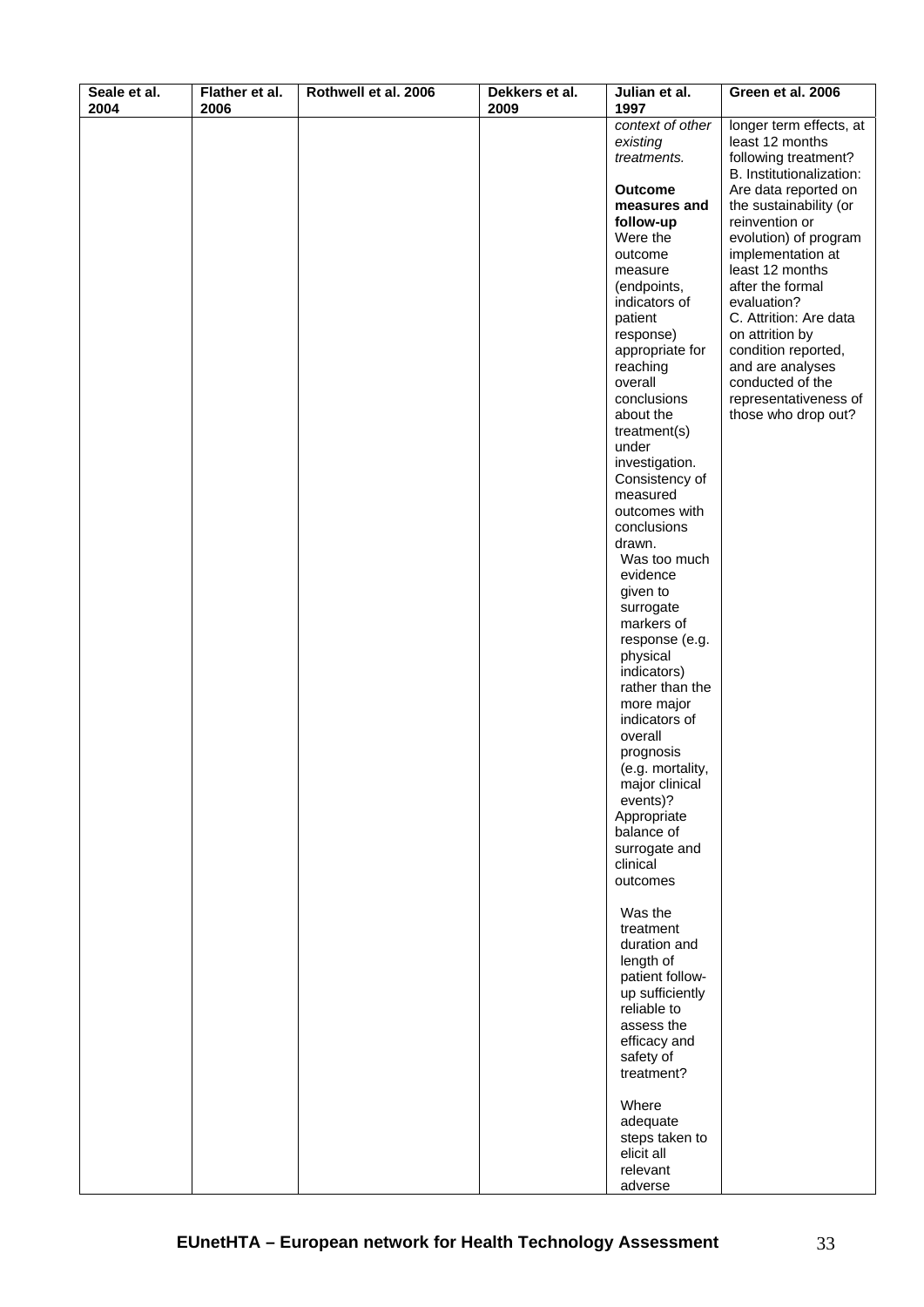| Seale et al.<br>2004 | Flather et al.<br>2006 | Rothwell et al. 2006 | Dekkers et al.<br>2009 | Julian et al.<br>1997                                                                                                              | Green et al. 2006 |
|----------------------|------------------------|----------------------|------------------------|------------------------------------------------------------------------------------------------------------------------------------|-------------------|
|                      |                        |                      |                        | events and<br>side-effects of<br>treatment?<br>Coverage of all<br>relevant<br>outcomes<br>(adverse<br>events and side<br>effects). |                   |
|                      |                        |                      |                        | <b>Conclusion</b><br>Consideration<br>of the study<br>findings in the<br>context of other<br>available<br>evidence.                |                   |